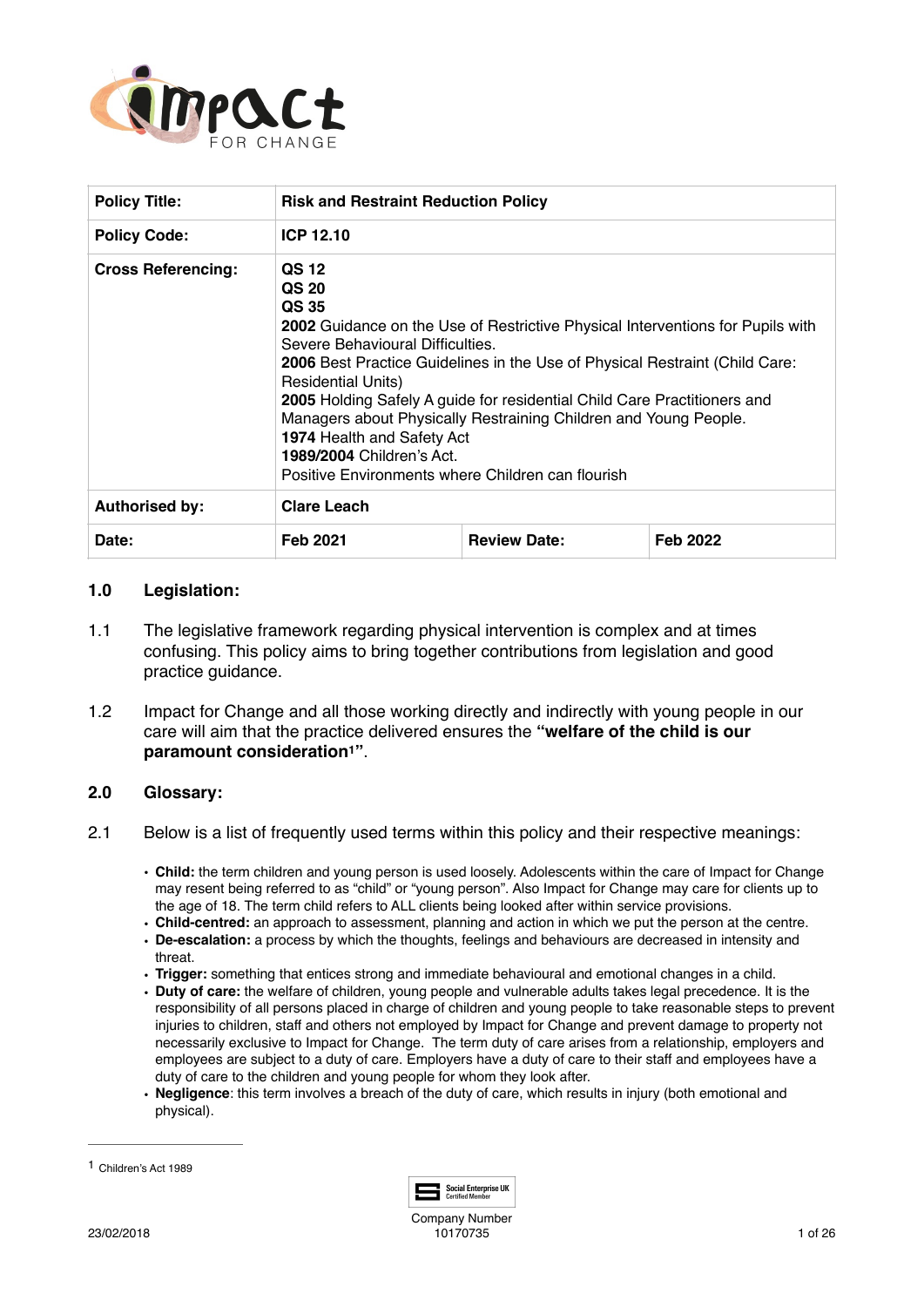

For a case of negligence to be proved all three elements of the following elements must be evident:

- 1. There is a duty of care.
- 2. There is a breach of that duty of care.
- 3. There must be some ensuing damage or injury.

A breach of that duty may involve either taking unreasonable actions or failing to take reasonable action. • **Assault:** is an intentional attack on another person. Attack has a wide meaning so may not involve the use of substantial violence or cause injury to the victim. Assault can therefore include touching a child without consent, where the actions were not reasonable, proportionate or necessary, to physically restraining or physically intervening with a child where the actions were with the intent to cause harm or the use of excessive force. Restraint can begin as a lawful act but can become an assault if the person holding loses control of their feeling and actions.

- **Violence:** any incident involving physical or verbal abuse of a threatening and/or racial nature, threat and fear.
- **Positive Handling:** the full range of Team Teach strategies used to de-escalate, diffuse and divert in order to prevent violence and reduce the risk of injury to children and young people and staff.
- **Physical contact:** this covers the full range of physical interactions ranging from light to firm pressure touch. It is necessary for a variety of purposes including the provision of care, comfort, communication, reassurance and safety.
- **Prompts:** the use of force to gain attention.
- **Guides:** the positive application of force to overcome minimal resistance, prompting and encouraging a person's free movements. The application should be to safeguard the person, safeguard other people and prevent significant damage to property.
- **Controls:** the positive application of force to overcome moderate resistance, guiding and directing a person's free movements. The application should be to safeguard the child, staff, and other people and prevent significant damage to property.
- **Restraints:** the positive application of force by staff to overcome rigorous resistance; completely directing, deciding and controlling a person's free movement. The application should be to safeguard the person, safeguard other people and prevent significant damage to property. The proper use of restraint requires knowledge, understanding, skill and judgment. All restraints should be reported, recorded and reviewed.
- **Reasonable:** most Common Law hangs on the word reasonable, yet the work changes depending on the context. What determines the reasonableness of a particular intervention is often governed by whether or not it was proportionate. Simply put "you shouldn't use a hammer to crack a nut". Team Teach advocates a least intrusive, least restrictive intervention for the shortest time philosophy, of which this policy will adopt.
- **Proportionate:** The degree of force used must be in proportion to the circumstances of the incident it is intended to prevent.
- **Necessary:** when force is used it should be for the reasons of safeguarding the child, young person, vulnerable adult or other people.
- **Last resort:** the use of force is described as a "last resort". This does not mean that all other alternatives must be tried and seen to fail before force may be used. It means staff should consider alternatives and balance the risks of using force against alternative, realistic options.

### **"If necessary staff have the authority to take immediate action to prevent harm occurring even if the harm is expected to happen sometime in the predicted future<sup>2</sup>[.](#page-1-0)**"

- <span id="page-1-1"></span>• **Best Interest:** whatever intervention is used (physical and non-physical) the child's (whom the intervention is directed) best interest is the paramount consideration of staff and Impact For Change. Paramount means it is the first thing to consider and it takes precedence over all other considerations.
- **Risk Assessment:** the process of identifying and controlling potential hazards. *Dynamic risk assessments* are those conducted in real time when staff are faced by a situation that requires an urgent response. *Formal risk assessments* may be recorded in documents which alert people to hazards and suggest ways of avoiding or reducing risk for example positive handling plans.

<span id="page-1-0"></span>[<sup>2</sup>](#page-1-1) Para 10 p.4 Dept. of Health 1997 "The Control of Children in The Public Care: Interpretation of the Children Act 1989 – London HMSO

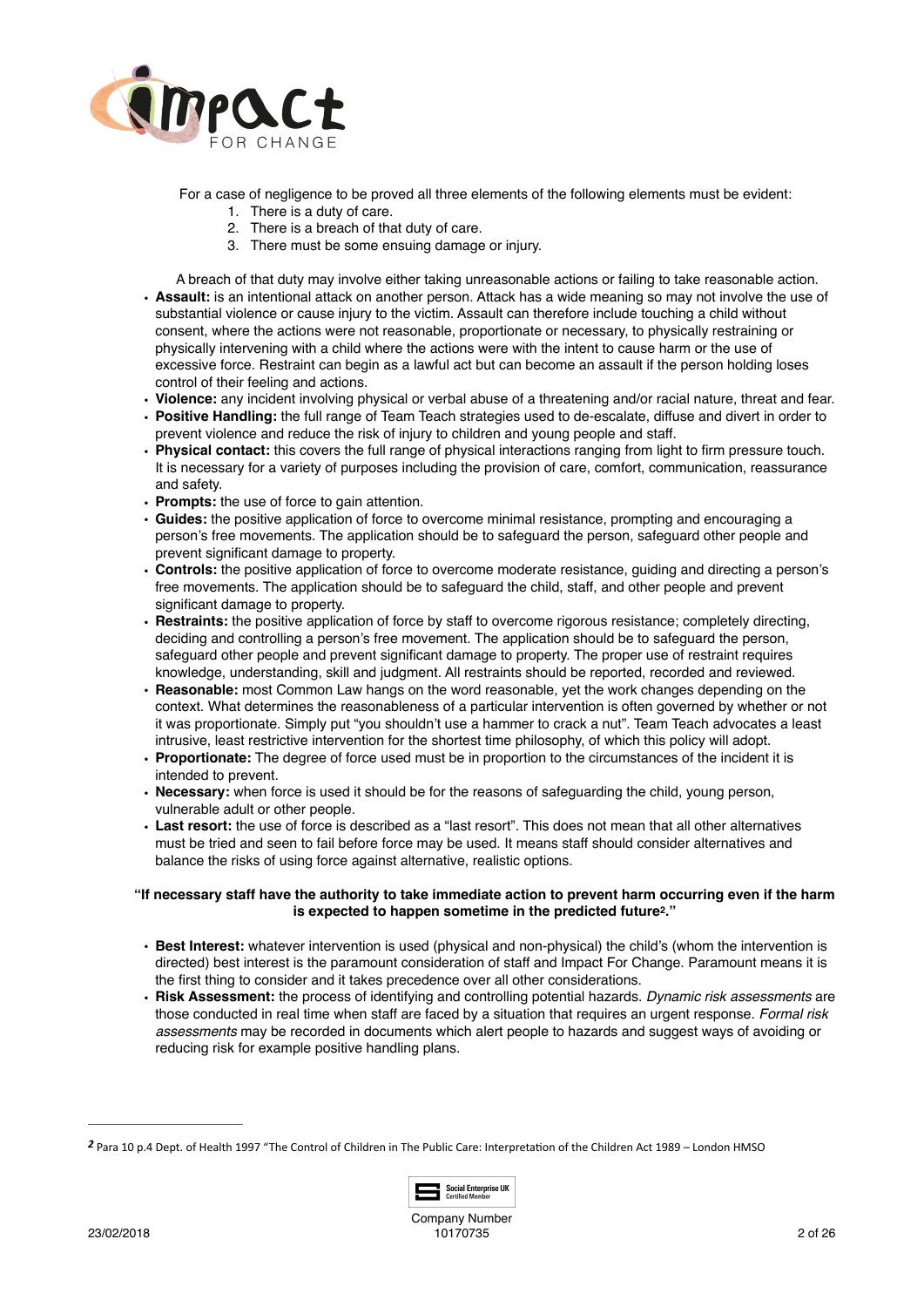

### **3.0 Principles:**

- 3.1 Every child has the right to a childhood that is safe, enjoyable and nurturing.
- 3.2 Impact for Change is committed to reducing risk, restraint and restriction throughout it's provisions. Restraint and restriction will be addressed within a transparent, honest and holistic approach.
- 3.3 This policy is not designed to increase the acceptance of restraint, or to suggest that Impact for Care use excessive levels of restraint.
- 3.4 Those working within the Residential Childcare profession, often face very challenging and difficult situations; working closely with children and young people who face significant challenges and express intense emotional reactions. The weight of these responsibilities, are heaviest when children and young people are distraught, violent and unable to hold themselves physically and emotionally. It should never be forgotten that children and young people in residential care, are creative, caring, capable and most importantly children, it is the job of the childcare professional to engage with them in a way that supports their growth to reach their full potential.
- 3.5 Impact for Change are committed to ensuring staff members are prepared, through training, advice and supervision to undertake all aspects of their professional responsibility.
- 3.6 This policy will be shared with all those directly or indirectly involved with the day to day running of Impact for Change. If anyone has concerns or comments regarding this policy they should contact an Impact for Change Director.
- 3.7 The designated person responsible for Risk and Restraint Reduction throughout Impact for Change is Clare Leach.
- 3.8 Challenging behaviour can be reduced or prevented by careful management of environmental or personal setting conditions.
- 3.9 Impact for Change will aim to ensure all provisions are designed with positive opportunities and supports to meet the needs of the young people, taking into account; space, atmosphere, aesthetics, nurturing environment, ethos, supporting the young person to manage their own behaviour and the young person's own personal goals.
- 3.10 The Registered Manger has overall responsibility for ensure provisions are maintained to the standards expected by Impact for Change.
- 3.11 Impact for Change focus on a restraint and risk reduction approach; is achieved by creating anurturing and supporting environment<sup>3</sup> with staff concentrating on 95% de-escalation. Including positive role modelling from staff and staff focusing on the positive behaviour (no matter how small) displayed by the young people<sup>[4](#page-2-1)</sup>.

<span id="page-2-3"></span><span id="page-2-2"></span>

<span id="page-2-0"></span> $3$  The Quality and purpose of care standard.

<span id="page-2-1"></span><sup>&</sup>lt;sup>[4](#page-2-3)</sup> Reg 11 Positive Relationships Standard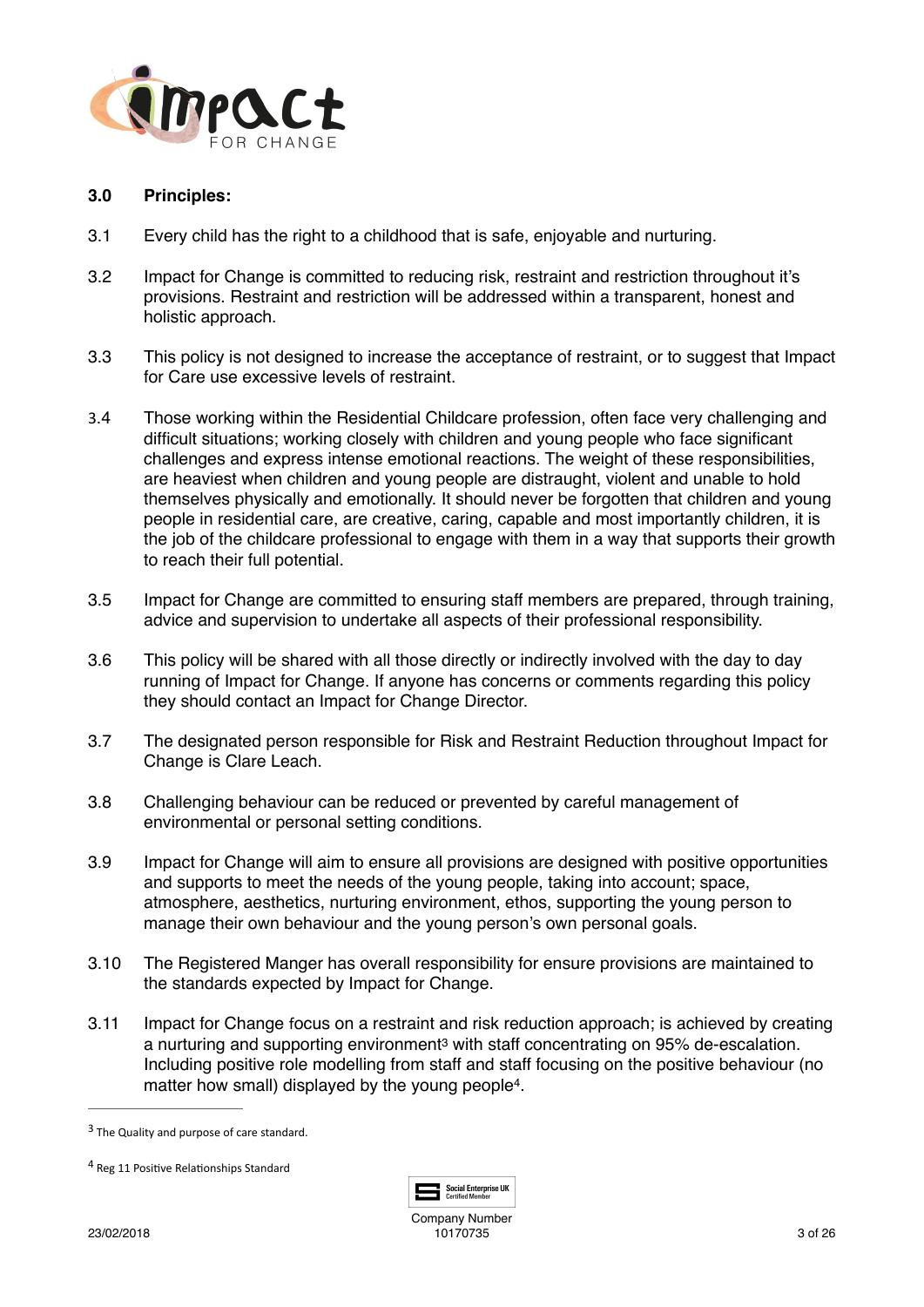

- 3.12 Impact for Change operate a "whole" approach to risk and restraint reduction. Staff members actions are directed through agreed policies and it is understood that each member of staff support the promotion of positive behaviour, knowing that all of their colleagues will always do the same.
- 3.13 Impact for Change and anyone working directly or indirectly on behalf of the organisation understand:
	- It is our duty to identify and address all inappropriate behaviours
	- We must identify more appropriate behaviours than inappropriate.
	- Effectively changing behaviour does not take place overnight.
	- We recognise and celebrate small steps
	- We acknowledge that there may be many disappointments and setbacks.
	- WE WILL NOT TAKE THEM PERSONALLY.

A "whole" organisation approach means that:

- All staff own, know and understand the policies for the promotion of positive behaviour and attitudes.
- All staff implement the policies not interpret them.
- All staff consistently use only the agreed policies and strategies and only in a positive manner.
- All staff will identify the common rules and consistently apply them.

Within this we accept:

- There are no good or bad young people; there are only young people.
- Good or bad behaviour does not make a good or bad young person.
- We use the terms appropriate and inappropriate.
- 3.14 Impact for Change acknowledge that restraint should not be seen in isolation, creating a culture and practice that is safe, well-maintained, enjoyable and truly child centred is paramount in reducing risk and reducing restraint.

By taking a child centred approach, staff consistently put the needs of the children and young people before their own convenience. Fundamentally, recognising the worth of each and every child, irrespective of the behaviours displayed. All those working on behalf of Impact for Change will act in the child's best interest and aim to see things from that child's individual view point.

### **"The child's welfare, safety and needs should be at the centre of their care"**

This approach will be supported by documentation relating to the child (i.e. positive handling plans and risk assessments) and documentation relating to staff (i.e. staff meetings and supervisions).

Recognising the worth of all children and young people within the care of Impact for Change, is not restricted to "work hours", Staff members will demonstrate a child-centred

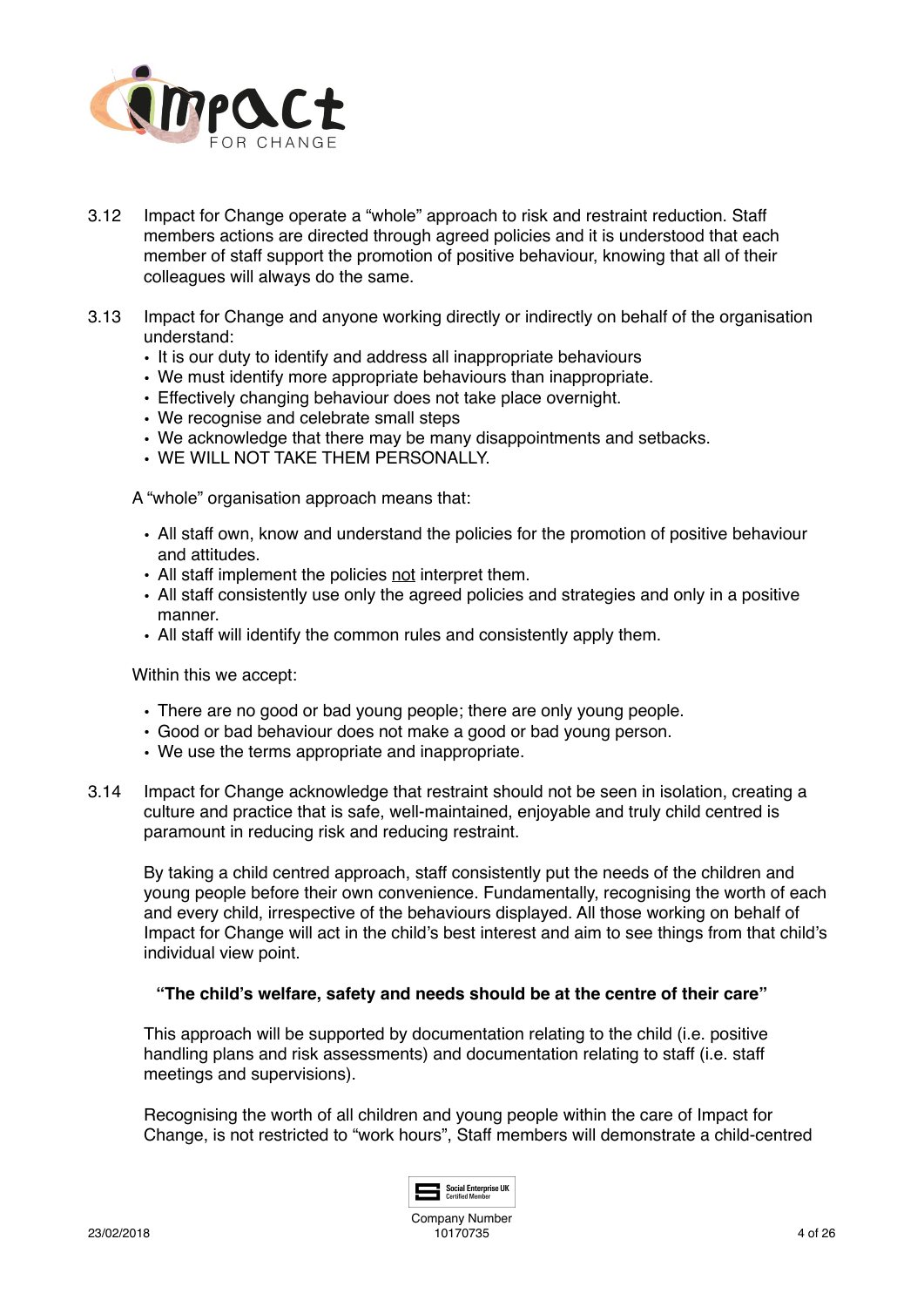

<span id="page-4-3"></span><span id="page-4-2"></span>approach within working hours, in front and away from the children and young people and also outside work hours, for example talking to colleagues while off shift or in training.

# **4.0 Expectations of Behaviour:**

- 4.1 As part of improving the culture of residential childcare and improving outcomes for children and young people in the care of Impact for Change, it is important that we have high expectations of children and staff members<sup>[5](#page-4-0)</sup>. Below are a code of conduct for all staff members based on up to date recommendations and good practice<sup>[6](#page-4-1)</sup>:
	- 1. Act in the best interests of the children and young people.
	- 2. Promote and maintain safety of all those directly or indirectly affected by our actions.
	- 3. Promote and maintain the health of all those directly and indirectly affected by our actions.
	- 4. Promote and maintain the enjoyment and achievement of all children and young people in our care.
	- 5. Promote and maintain the economic wellbeing of all children and young people in our care. As well as the economic wellbeing of Impact for Change as an organisation.
	- 6. Engage and promote children and young people to make positive contributions on an individual and societal level.
	- 7. Respect the confidentiality of children and young people.
	- 8. Keep high standards of personal conduct.
	- 9. Provide (to us and any other relevant regulators) any important information about your conduct and competence.
	- 10. Keep your professional knowledge and skills up to date.
	- 11. Act within the limits of your knowledge, skills and experience and, if necessary, refer the matter to another professional.
	- 12. Communicate properly and effectively with children, young people and other practitioners.
	- 13. Effectively supervise tasks that you have asked other people to carry out.
	- 14. Keep accurate records.
	- 15. Limit your work or stop practising if your performance or judgement is affected by your health.
	- 16. You must behave with honesty and integrity and make sure that your behaviour does not damage the public's confidence in you, your profession or Impact for Change.

It is important to remember that while professional codes of conduct are designed to help Impact for Change staff members make ethical decisions they will not by themselves, give you the answers to the morale problems that can be related to an incident of restraining a child. Ethically justifying the violation of a child's right to freedom of movement can only be in exceptional circumstances and where restraining them is the only practicable way to safeguard them.



<span id="page-4-0"></span><sup>&</sup>lt;sup>[5](#page-4-2)</sup> The Positive Relationships Standard

<span id="page-4-1"></span> $6$  ICP 11.1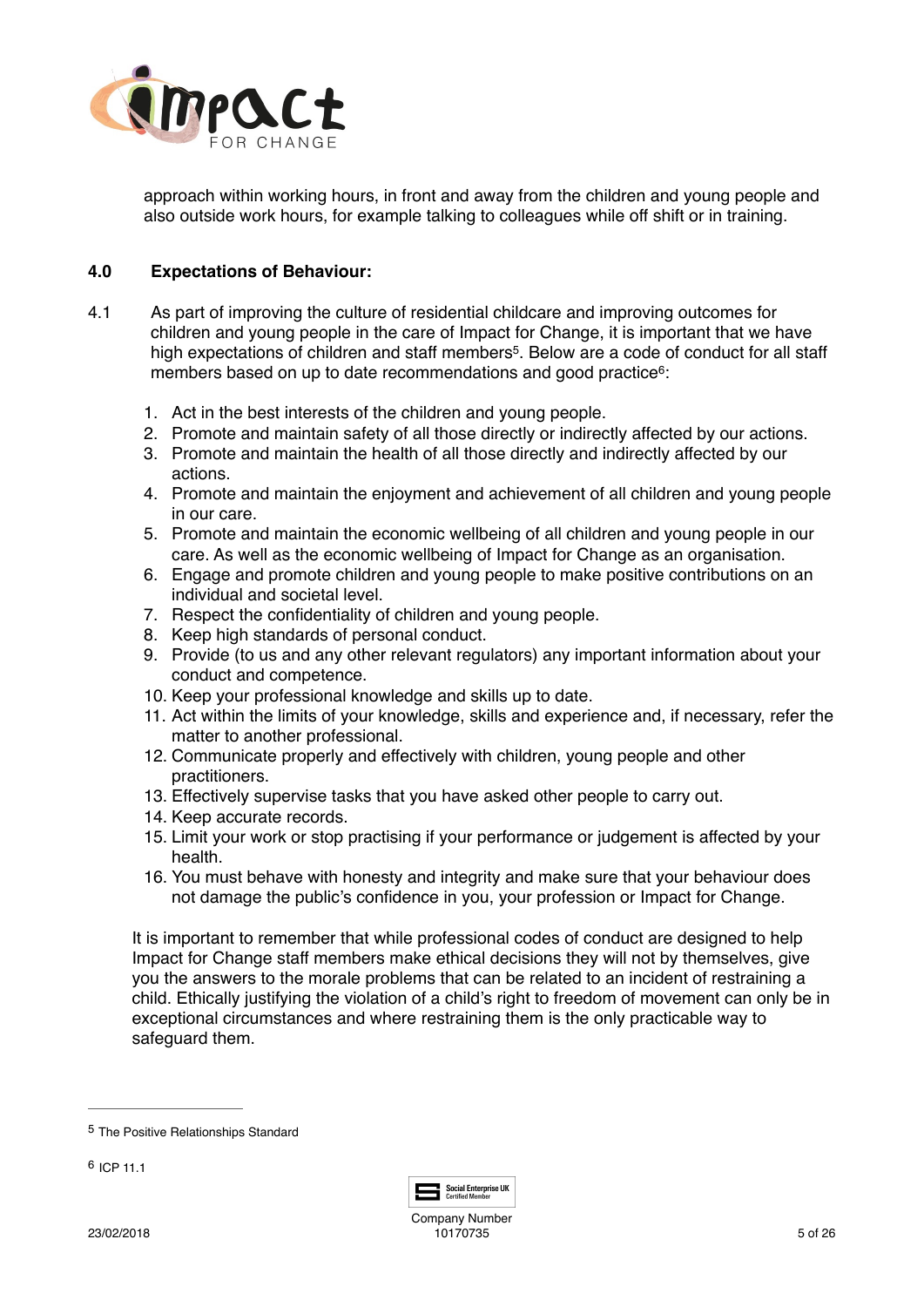

Impact for Change believe that in creating an ethos and culture that promotes good outcomes for children and young people, and minimises risk and restraint, children and young people placed at Impact for Change have clear expectations about their behaviour, rights and responsibilities<sup>7</sup>:

- <span id="page-5-2"></span>1. Be kept safe, promote and maintain the safety of others.
- 2. Be healthy, promote and maintain the health needs of others.
- 3. Enjoy and achieve, promote and maintain the enjoyment and achievement of others.
- 4. Achieve economic well-being, promote and maintain the economic well-being of others.
- <span id="page-5-3"></span>5. Make a positive contribution to their lives and the lives of others.

# **5.0 Training:**

- 5.1 Impact for Change have adopted Team Teach as the preferred training provider<sup>[8](#page-5-1)</sup> as it suits t he organisational ethics, principles and the Home's Statement of Purpose. It is designed to reduce risk through working together to safeguard people and services.
- 5.2 Team Teach forms a complimentary part of the risk, restraint and restriction training.
- 5.3 Training provided within Impact for Change is focused on improving relationships between staff members and young people, improving emotional resilience, improving the individual's capacity to safeguard themselves and others.
- 5.4 Training is viewed as more than a formal "one-off" event, it starts at the recruitment stage and is supplemented and implemented in practice through reflection, supervision, coaching and mentoring.
- 5.5 All Team Teach training develops positive handling skills in behaviour management including verbal and non-verbal communication, diversion and de-escalation and safe effective, humane physical interventions.

Within Team Teach, **95% of positive handling strategies refer to the use of the environment, de-escalation, diffusion and distraction techniques** to support the management of challenging behaviour.

**5% of the Team Teach framework refers to physical responses** that may involve the use of force to control or restrain a young person.

- 5.6 The level of Team Teach provided is dependant upon the risks presented within the home, and the necessary level of training required to keep the young people and staff members safe as far as is possible irrespective to cost to the organisation.
- 5.7 Advanced modules are high risk training designed for high risk children and young people. Homes requesting advanced training should do so within a child-centred context, the training shouldn't be delivered in isolation, but supplementary to other risk reduction

<span id="page-5-1"></span>Team Teach is accredited to Institute of Conflict Management (I.C.M.) [8](#page-5-3)



<span id="page-5-0"></span>The Quality Standards 2015 [7](#page-5-2)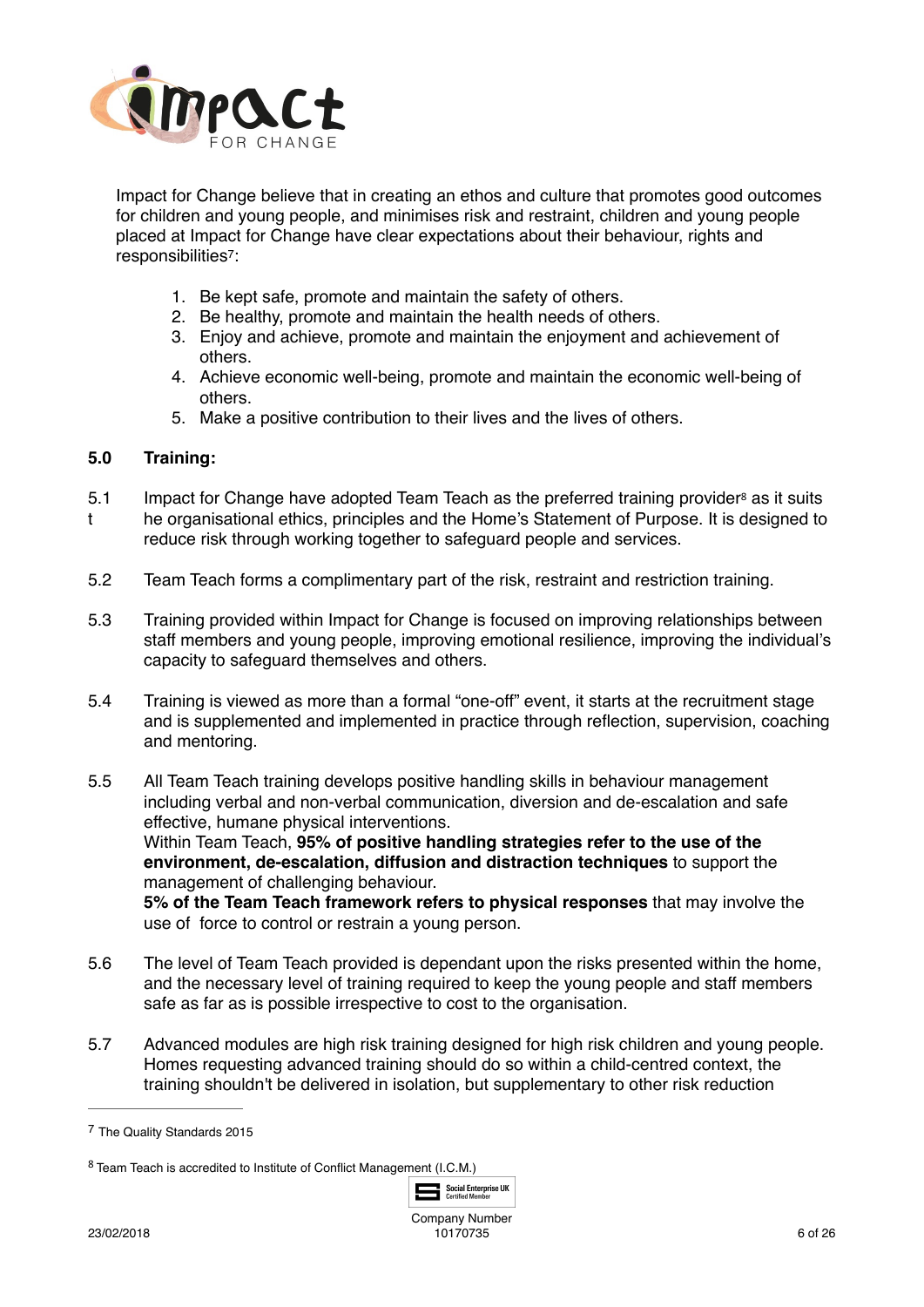

<span id="page-6-1"></span>training. If dedicated advanced ground holds are necessary the Home is to adhere to the **Team Teach Minimum Required Safeguards** framework<sup>[9](#page-6-0)</sup>.

- 5.8 The fundamental theory, will be included in the Induction Training.
- 5.9 Physically restraining a young person is an extreme form of intervention by childcare practitioners, it must never be seen as the "norm" and it must never be used to force young people to comply with the wishes of staff.
- 5.10 Exceptional circumstances can and do present themselves within residential care where physically restraining a young person may be necessary and appropriate due to the escalating risk of serious physical or psychological harm to the young person or another person.
- 5.11 Training of in the use of physical interventions and restraint is to ensure staff are aware of and implement alternative and less restrictive methods for managing and/or de-escalating the young person's behaviour if they have a realistic chance of success, they should be

<span id="page-6-0"></span><sup>[9](#page-6-1)</sup> Minimum Required Safeguard Standards.

- 1. Staff likely to be involved in critical incidents requiring ground restraints must be both "authorised" and "trained" to an appropriate level. This will require additional training from an Advanced TT Tutor following the basic 12hr TT course.
- 2. Staff trained and authorised to use these advanced techniques must be refreshed and recertified on ground recovery techniques within a 12month period.
- 3. There should be a designated member of staff involved in the incident who has specific responsibilities to safeguard the head of the client. They should protect the head during a controlled descent to the ground and continually monitor the airways, breathing and circulation.
- 4. In any ground position the person responsible for monitoring the client's welfare must be able to see the face.
- 5. The hold should cease immediately in symptoms of positional asphyxia are observed.
- 6. Individuals should not be held in a way that completely immobilises the client. The individual being held should be able to raise their chest slightly off the ground and also move their hips when being held.
- 7. The head of the person should not be face down but to one side.
- 8. The breathing of the person should not be restricted.
- 9. No direct or sustained pressure should be applied to the back, ribs or neck.
- 10. Staff must not straddle the client.
- 11. Clients with serious pre-existing medical conditions (congenital heart defects, severe asthma, obesity, epilepsy, cystic fibrosis etc.) will need to have an assessment/ medical carried out by a doctor/ nurse to risk assess the likely impact of the use of front ground recovery holds. The preferred techniques should be demonstrated and explained. If the advice received is against using such responses, alternative actions/ strategies and or placement should be considered.
- 12. Staff who are authorised and trained to use ground recovery techniques must be first aid trained with the minimum of a nationally recognised one day qualification that includes recognising signs of physical respiratory distress, physical collapse and how to take appropriate action, including basic life support skills.
- 13. It is a requirement for all staff expected to use ground recovery techniques to achieve a 100% pass in the minimum safeguard standards test to show their knowledge and understanding of the elevated risks associated with ground holds and the Team Teach protocols required reducing those risks.
- 14. Staff should be provided with their own copy of the Team Teach minimum safeguarding standards and be given adequate time to study in the days leading up to the test. They should also have the opportunity to discuss the document on the day, before actually taking the test.
- 15. Staff will be allowed three opportunities for readjustment before deeming to have failed the test. Failure will disqualify individuals from using such techniques. All staff will be actively and positively supported in taking the test, with readers provided if required.
- 16. Service settings should have a named person responsible for monitoring and evaluating the use of ground recovery holds on a 6-8weekly basis. It is in the interests of all that a transparent reporting and recording process is in place. Services will be required to report these ground recovery figures to Team Teach LTD.

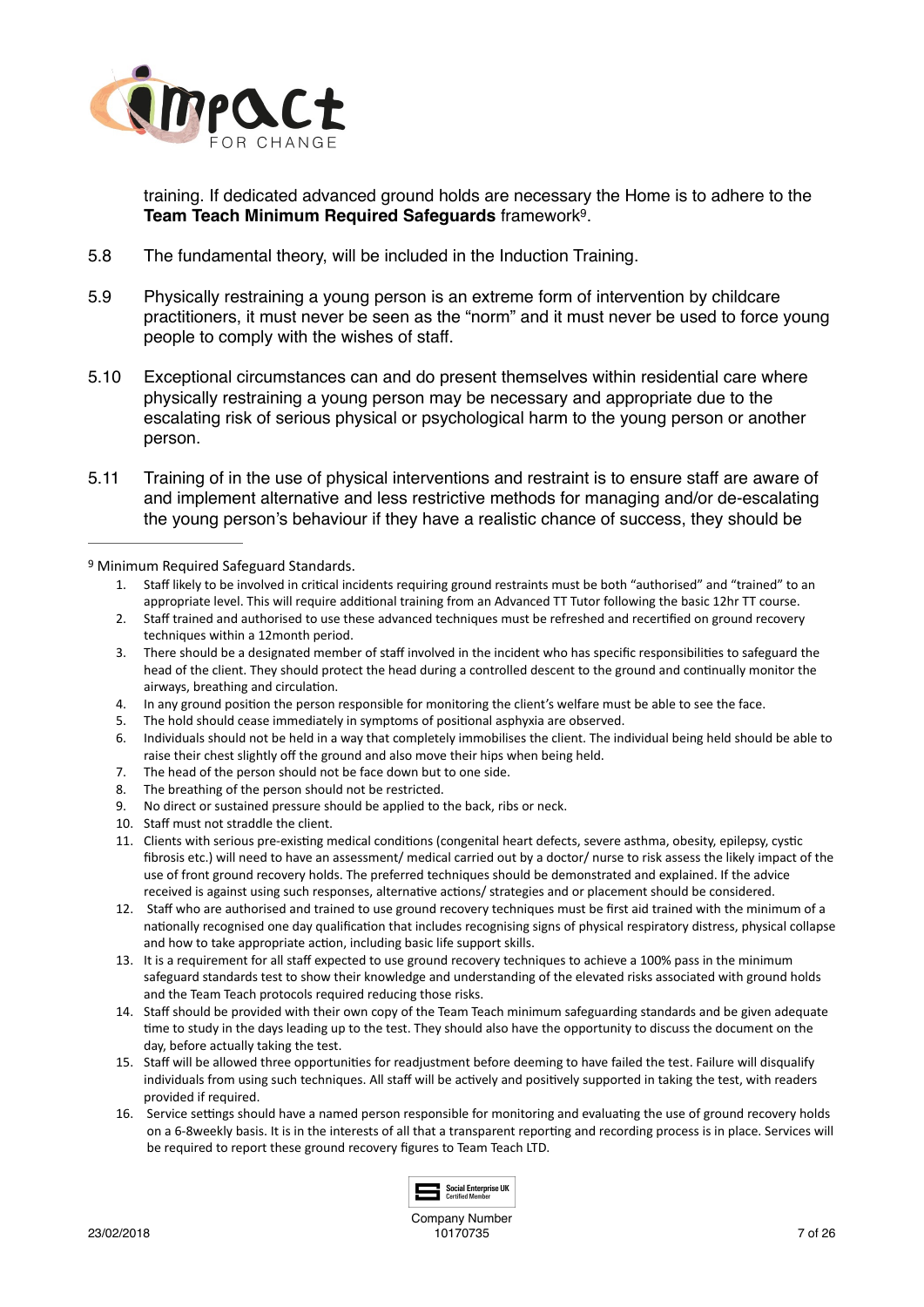

used in preference to physically restraining a young person. Restraining a young person at the right time, in the right way, for the right reasons, can be a better thing to do than failing to restrain them. If staff use restraint, they need to know how to do it safely and be aware of the risks involved.

| <b>Risk and Restraint</b><br><b>Reduction Training.</b>                                                                                                                                                                                          |                                                                                  | <b>Within first 3</b><br>months of<br>employment                                                                                                                                                            |                                                     | <b>Mandatory Training (within first 9)</b><br>months of employment)     |                                                                                                                                                  | <b>Within</b><br>first 12<br>months                                      | <b>Optional</b>                                                                                                                 |                           |                                                                                   |
|--------------------------------------------------------------------------------------------------------------------------------------------------------------------------------------------------------------------------------------------------|----------------------------------------------------------------------------------|-------------------------------------------------------------------------------------------------------------------------------------------------------------------------------------------------------------|-----------------------------------------------------|-------------------------------------------------------------------------|--------------------------------------------------------------------------------------------------------------------------------------------------|--------------------------------------------------------------------------|---------------------------------------------------------------------------------------------------------------------------------|---------------------------|-----------------------------------------------------------------------------------|
|                                                                                                                                                                                                                                                  | <b>DBS</b> checks<br>and<br>references<br>sought.                                | <b>Induction</b><br><b>Handbook</b>                                                                                                                                                                         | Supervision,<br>support and<br>Induction<br>Mentor. | Food<br>Hygiene<br><b>First Aid</b><br>(minimum of<br>1 day at<br>work) | Prevent<br>Child<br>Development<br>and<br>Attachment                                                                                             | Child<br><b>Sexual</b><br>Exploitation.<br><b>Team Teach</b><br>6hr/12hr | <b>Diploma</b><br>Level 3                                                                                                       | <b>PACE</b><br><b>DDP</b> | <b>CONSTANT</b><br>individual,                                                    |
| <b>Recruitment</b><br>Interview<br>process<br>seeks the<br>promotes Best<br><b>Interest</b><br>and<br><b>Principles and</b><br><b>Childcare</b><br>Professionalism<br>required of<br>childcare<br>related to<br>behaviour<br>to restrain<br>them | attitude, skills<br>knowledge                                                    | Induction<br>mentor<br>assesses<br>the Attitude,<br><b>Skills and</b><br>Knowledge<br>of the<br>candidate.<br><b>Induction</b><br>offering<br><b>Training</b><br>support,<br>guidance<br>and<br>reassurance |                                                     | <b>Medication</b><br>(risk<br>dependant)                                | <b>Autism</b><br>Awareness                                                                                                                       | <b>Team Teach</b><br>adv<br>modules<br>(risk<br>dependant)               | Supervision,<br>support,<br>coaching<br>and<br>mentoring.                                                                       | Therapeutic<br>Approaches | managerial<br>and<br>organisational<br>monitoring,<br>supervision,<br>assessment, |
|                                                                                                                                                                                                                                                  | professionals<br><b>Questions</b><br>specifically<br>challenging<br>and the need |                                                                                                                                                                                                             | Safequarding                                        | <b>Self Harm</b>                                                        | Any<br>identified<br>external<br>training to<br>meet the<br>needs of the<br>young<br>people and<br>the Home's<br><b>Statement</b><br>of Purpose. | <b>Diploma</b><br>Level 5                                                | Other<br>identified<br>training to<br>meet the<br>needs of the<br>young<br>people and<br>the Home's<br>Statement of<br>Purpose. | reflection and<br>action. |                                                                                   |

5.12 In an emergency the use of reasonable force by people, who may not be trained or authorised, could be justified if a risk assessment has determined that it is in the best interest of the young person.

In these circumstances, the use of force should be reasonable and proportionate and, whenever possible, it should reflect the person's previous training in the appropriate use of physical interventions. To be clear this practice is outside the norm practices and may only be justified in an emergency.

5.13 There may be times when staff need to use non authorised Team Teach techniques, these are dictated on risk assessment and the level of harm involved for both young person and staff. Reasonable, proportionate, necessary and fundamentally the best interest principle will be the paramount consideration. If staff follow these and act in good faith they are likely to be supported by Impact for Change.

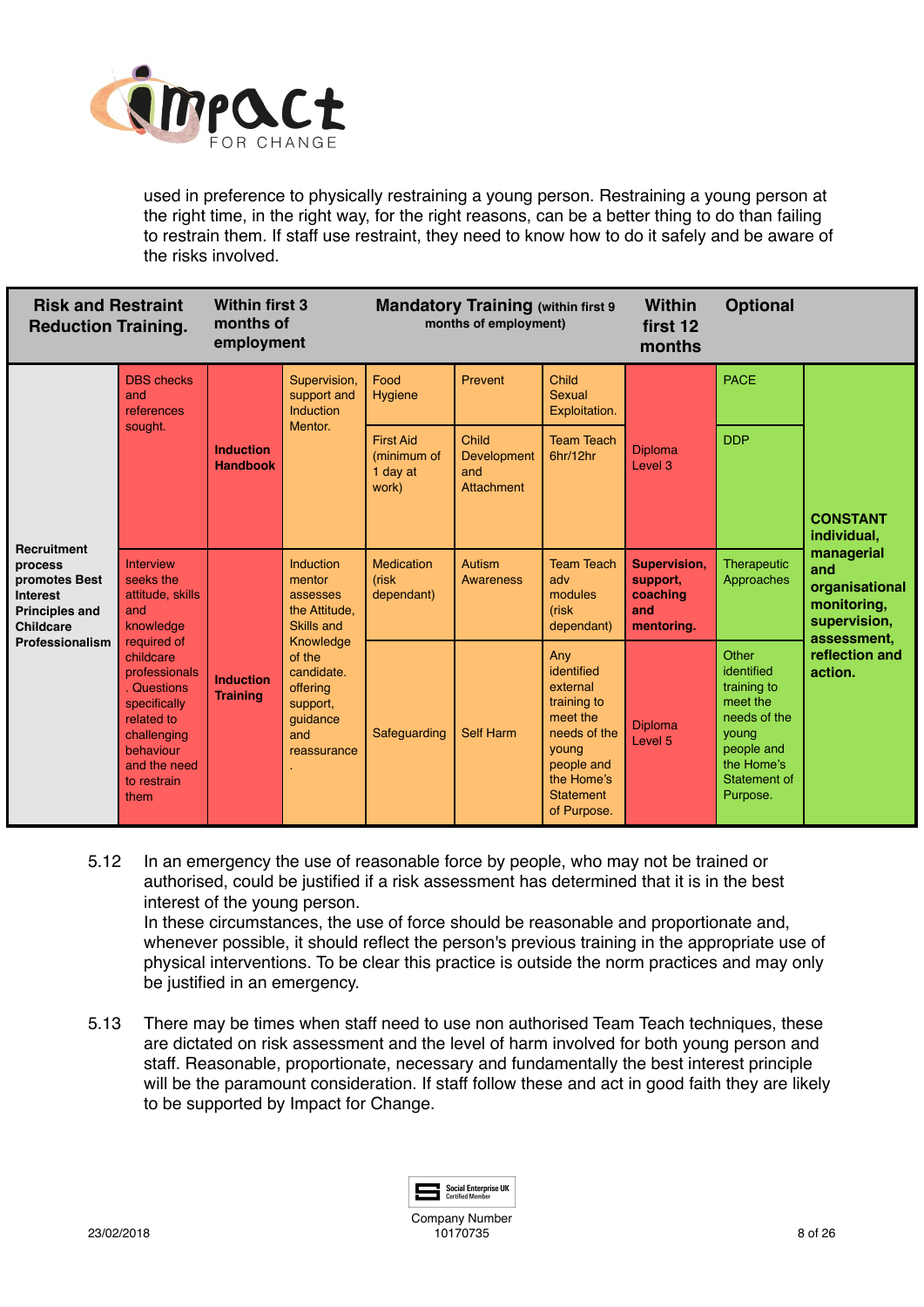

<span id="page-8-2"></span>**Restraint that deliberately inflicts pain cannot be proportionate and should never be used on children in children's homes** <sup>[10](#page-8-0)</sup>.

- 5.14 Although staff members may receive training in response to weapons, Team Teach advocate a move away, guide away, take away range of responses.
- 5.15 If staff are confronted with a weapon their first response is to move away and call for help, followed by guide away and call for help. If there is no other way (i.e. staff member cornered in a room) staff may need to take away the weapon. Throughout this situation staff will vocalise that the young person's needs to "Put the weapon down (insert place)". Team Teach weapon modules are risk reduction responses, when presented in a high risk situation there is a quite realistic chance of injury.
- 5.16 If a young person has history of weapon use, as part of creating the right conditions, the environment must be effectively risk managed and all risks documented in the young person's risk assessment and positive handling plan.
- 5.17 On completion of Team Teach training the Registered Manger has responsibility to authorise suitable members of staff to use relevant physical interventions in line with specific young people's positive handling plan. This list will be held in the office of individual homes.
- 5.18 It is the responsibility of individual staff members to notify the Registered Manager if they are unable to safely undertake any physical interventions that they had completed during the training.
- 5.19 The Registered Manager has the right and responsibility to de-authorise members of staff if the safety of the staff member or young person is in question.

# **6.0 Conflict Spiral:**

- 6.1 A core component of the Team Teach framework delivered on all Team Teach courses including refreshers is the conflict spiral.
- 6.2 When staff focus on behaviour important aspects of the child are missed. Behaviour is driven by feelings and feelings are affected by experiences<sup>[11](#page-8-1)</sup>.
- 6.3 Impact for Change believe that behaviour is a language, and staff need to look beyond the behaviour to understand what the child is attempting to tell us.
- 6.4 Staff members should constantly ask themselves:

# **"What is this child trying to tell me through their behaviour?"**

<span id="page-8-1"></span> $11$  11 2a (ix)

<span id="page-8-3"></span>

Company Number 10170735 9 of 26

<span id="page-8-0"></span> $10$  QS 9.51 (quide)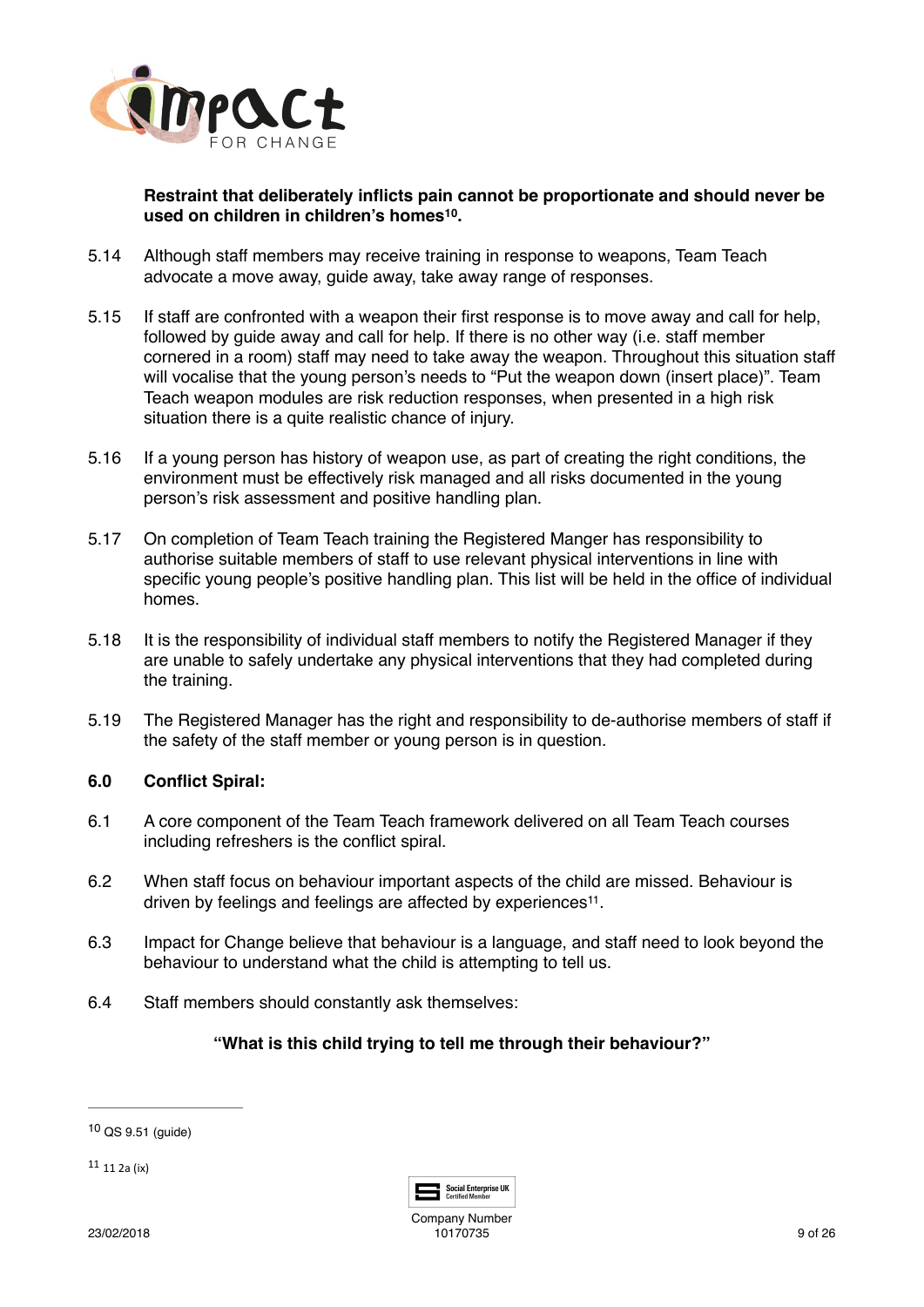

By staff focusing on their reactions it can reduce rather than provoke the child's behaviour. Reducing the risk of potential conflict.

# **"Are my actions reducing rather than provoking?"**

### <span id="page-9-1"></span>**"Am I part of the problem or part of the solution?"**

6.5 Impact for Change believe that by creating the right conditions, creates better experiences, more positive feelings and reduce the intensity of the behaviours. Therefore reducing risk and reducing restraint.

# **7.0 CALM Approach:**

7.1 Throughout a staff members practice individuals will respond in a **CALM**<sup>[12](#page-9-0)</sup> approach. Addressing behaviour in the right manner and at the optimum time reduces the risk and restraint.

### **8.0 6 Stages of a Crisis:**

- 8.1 A core component of Team Teach framework is the 6 stages of a crisis.
- 8.2 Impact for Change have adopted this model throughout childcare practice, acknowledging that the stages presented are individual and unique for all young people.



<span id="page-9-0"></span><sup>&</sup>lt;sup>[12](#page-9-1)</sup> CALM is an acronym for Communicate, Awareness and Assessment, Look and Listen, Make safe

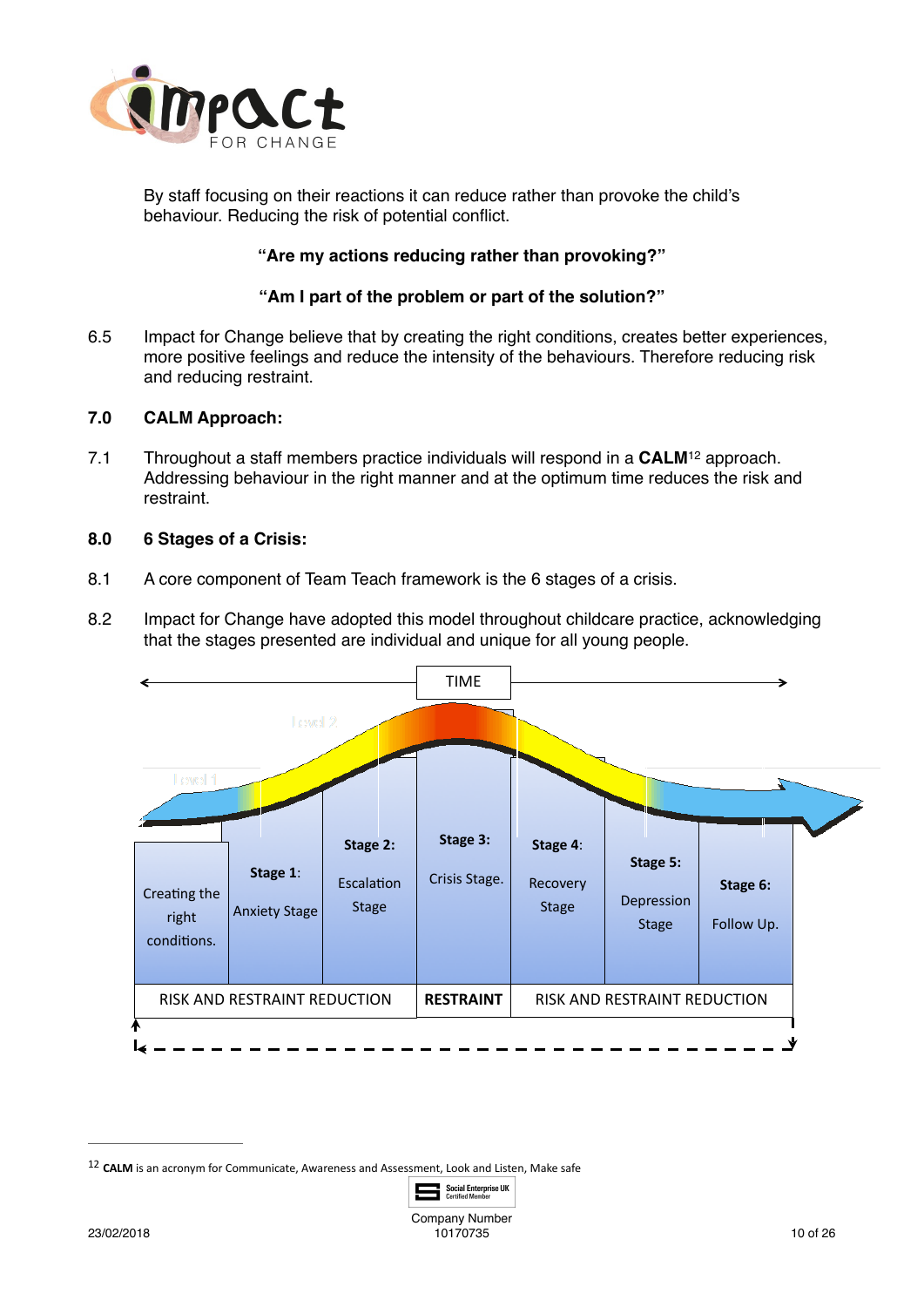

# **8.3 Stage 1:**

When children and young people become anxious it is important for staff to recognise the minute changes in behaviour the children and young people display. Examples of anxiety behaviour are:

- Hiding face in hands or bent over / under table
- Pulling up collar or pulling down hat
- Rocking or tapping
- Withdrawing from group
- Refusing to speak or dismissive
- Refusing to co-operate
- Adopting defensive postures
- Pupils dilate
- Body position & tension- arms crossed
- Clenched jaws or fists
- Jaw jutting & chest thrown out
- Breathing-
	- rapid
	- shallow
	- audible
- Eye contact increase or decrease

On recognising the anxiety behaviours in children and young people staff need to respond promptly and sensitively to their needs. Examples of this are:

- <span id="page-10-1"></span>• READ<sup>13</sup> the body language
- READ the behaviour- Assess the situation
- Intervene early
- Communicate "Talk and I'll listen"
- Inform of desired behaviour
- Use appropriate humour
- Display CALM stance & body language
- Talk low and slow and quietly
- Offer reassurance including positive physical prompts
- Divert and distract by introducing another activity or topic

# **8.4 Stage 2:**

Behavioural examples of children and young people to escalating into stage two are:

- Individual begins to display higher tension
- Belligerent and abusive
- Making personal and offensive remarks
- Talking louder higher quicker
- Adopting aggressive postures
- Changes in eye contact

<span id="page-10-0"></span>[<sup>13</sup>](#page-10-1) READ is an anagram for Recognise, Evaluate, Assess, Decide.

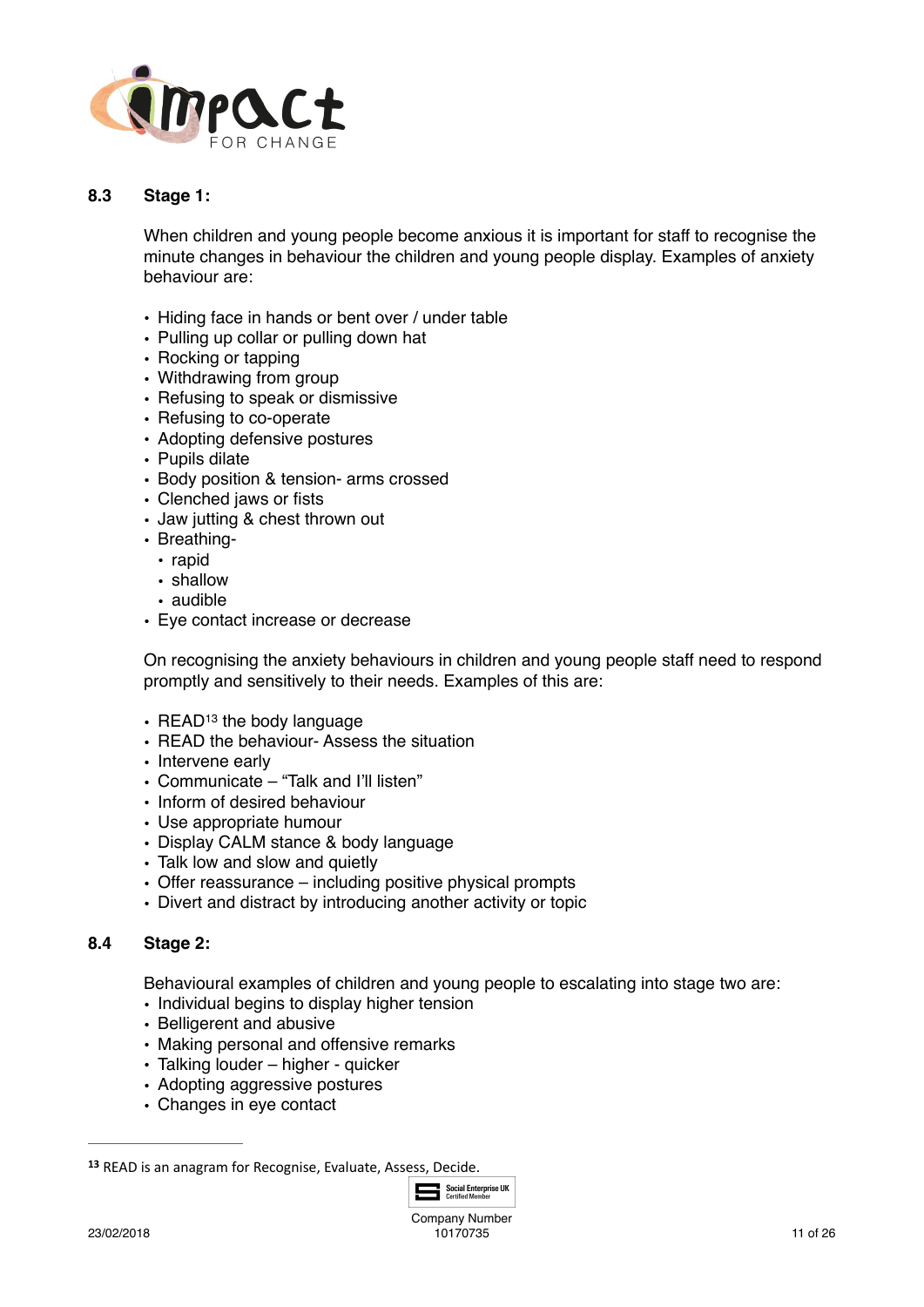

- Pacing around
- Breaking minor rules
- Low level destruction
- Picking up objects which could be used as weapons
- Challenges "I will not…you can't make me".

On recognising escalation behaviours staff are to respond assertively, promptly and maintain sensitivity, examples of this are:

- State desired behaviours clearly
- Set clear enforceable limits
- Offer alternatives and options
- Offer clear choices
- Give a get out with dignity
- Assess the situation and consider making the environment safer and getting help
- Guide the elbows towards safety
- 8.4.1 These are examples of behaviours and responses; it is not a finite list. Clear and accurate recordings of the child's behaviour and necessary staff support should be documented in the child's individual Positive Handling Plan (PHP).
- 8.4.2 It is sometimes reasonable to use physical controls to prevent extreme behaviour from becoming dangerous provided that it is an agreed strategy. Examples of this are where children and young people have shown ritual patterns of behaviour, which in the past have led to the child becoming more distressed and violent. In such circumstances it may be reasonable to withdraw the child to a safer place when the pattern of behaviour begins, rather than wait until the child is distressed and out of control. The paramount consideration is that the action is taken in the best interest of the child and that it reduces, rather than increases, risk.

### **8.5 Stage 3:**

- 8.5.1 This section addresses when children and young people are restrained.
- 8.5.2 Physically restraining children and young people should be acts of care and controlled and designed to make sure the child and others are safe.
- 8.5.3 The purpose of restraining children and young people should only be done in exceptional circumstances and the welfare of the child must be paramount consideration. Staff must reasonably believe that the action is to prevent:
	- Injury to any person (including the child).
	- Serious damage to the property of any person (including the child).
	- A child who is accommodate in a secure children's home from absconding from the  $home<sup>14</sup>$  $home<sup>14</sup>$  $home<sup>14</sup>$
	- There may be circumstances where a child can be prevented from leaving a home- for example a child who is putting themselves at risk of injury by leaving the home to carry

<span id="page-11-1"></span><span id="page-11-0"></span>

|  | 1<br>. . | ı.<br>÷ |
|--|----------|---------|
|--|----------|---------|

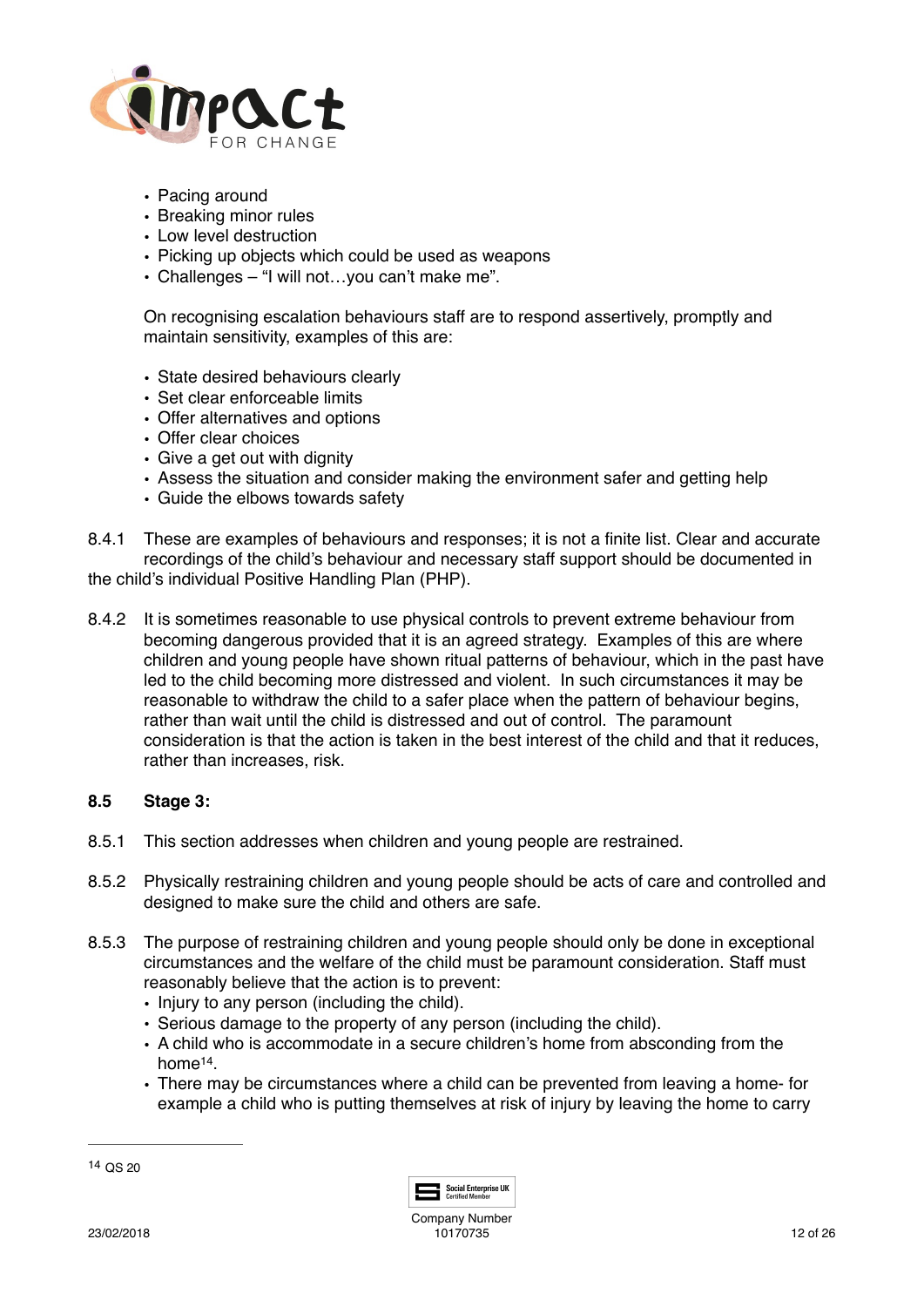

<span id="page-12-5"></span><span id="page-12-4"></span>out gang related activities, use drugs or to meet someone who is sexually exploiting them or intends to do so. Any such measure of restraint must be proportionate and in place for no longer than is necessary to manage the immediate risk<sup>15</sup>.

- Any behaviour prejudicial to the maintenance of good order and discipline<sup>16</sup>[.](#page-12-1) Applicable to education settings only.
- 8.5.4 Property damage is not a sufficient reason in its own for restraining a child. However, the damage done to the welfare of the child or other children by their damaging of property maybe a sufficient reason. For example a child destroying their history, photographs or pictures or destroying communal or private living space may cause significant harm to themselves or other children- psychological in this case.
- 8.5.5 It is harm to the child, not harm to the property that is the main consideration for staff members when making a professional judgment to restrain.
- 8.5.6 If Impact for Change are caring for children and young people who demonstrate such high risk behaviours a multi-agency positive handling plan will be agreed and signed by all those involved in its creation.
- <span id="page-12-7"></span><span id="page-12-6"></span>8.5.7 Prior to all restraints, staff are encouraged to stop and think before taking action. In emergency situations, rushed decisions increase the chance of poor decisions<sup>17</sup>. When staff remember to slow down, compose themselves and think through the options before acting they are conducting a dynamic risk assessment<sup>[18](#page-12-3)</sup>. It's as simple as  $A, B, C$ :
	- **• Act:**
		- **• Stop and think.**
		- **• Call for help.**
		- **• Direct the child to stop.**
		- Make the environment safer.
		- Adopt and CALM, non-threatening stance and posture.
		- Slow controlled voice.
		- Clear verbal directions.
		- Pause, allow time for delayed compliance.
	- **• Balance:** 
		- Likely outcomes if force is used against likely outcomes if force is not used.
		- Short term risks against longer term risks.
		- The best interests of the child.
	- **• Choose:** 
		- Person most likely to succeed.
		- Best place available.
		- Best time available.
		- Minimum use of force necessary to achieve desired result.

<span id="page-12-3"></span> $18$  QS  $9.53$  (quide)



<span id="page-12-0"></span> $15$  QS 9.52 (quide)

<span id="page-12-1"></span><sup>&</sup>lt;sup>[16](#page-12-5)</sup> Education and Inspection Act 2006

<span id="page-12-2"></span> $17$  Emergency services are trained to walk towards situations, no matter how dire they are.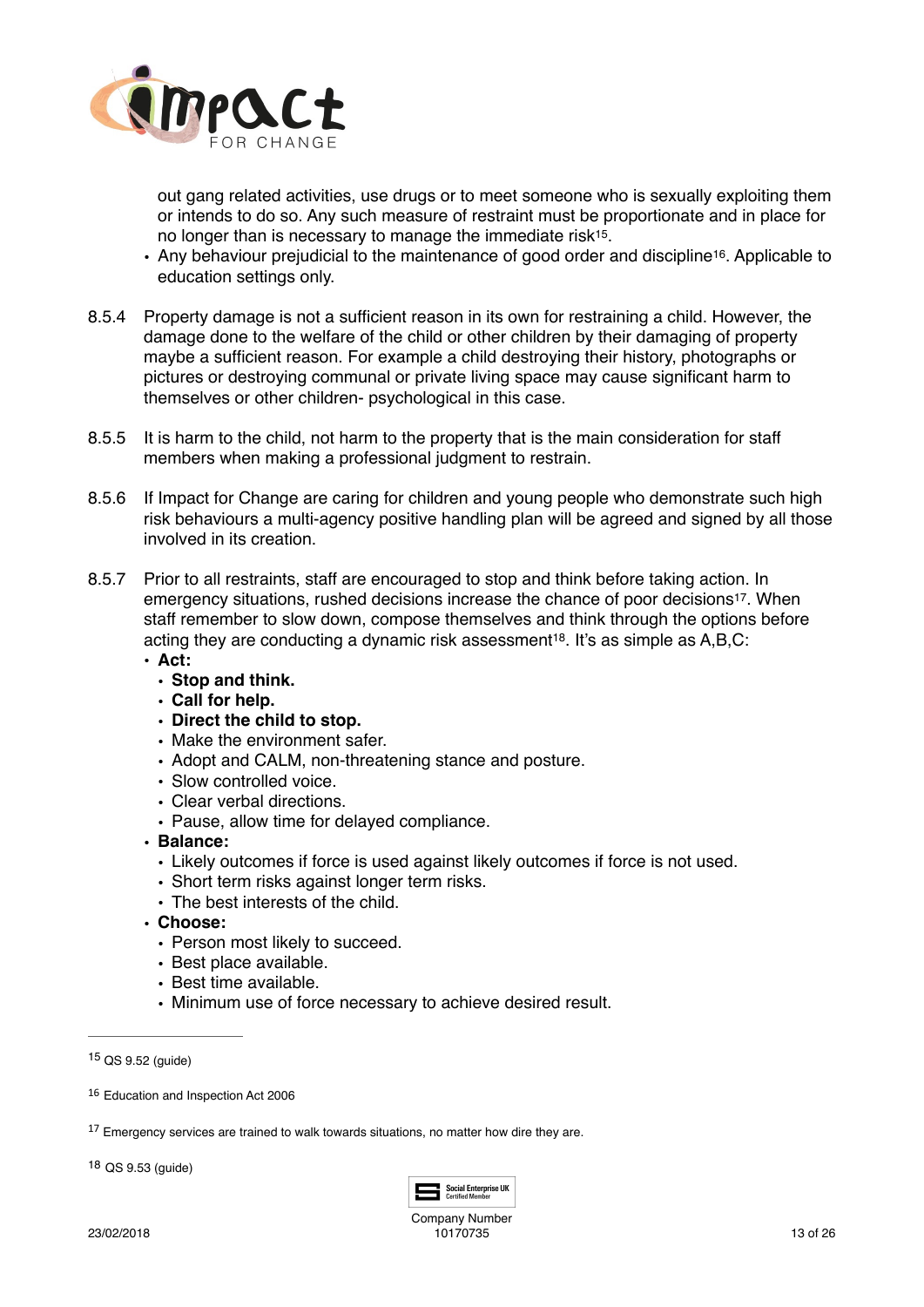

- 8.5.8 If, after a dynamic risk assessment and decide choose it is unsafe to move in and hold a child they should **call for help, make the environment safer, ask the child to stop.**
- 8.5.9 When restraining a child is necessary it must be done in a way that doesn't harm the relationship you have with them, and creates the possibility of making good progress with them when the crisis is over. This will enable the continuation of the supportive learning structure in place post incident<sup>[19](#page-13-0)</sup>.
- 8.5.10 There are three important processes involved when restraining children:
	- 1. How staff think.
	- 2. How staff act.
	- 3. What staff do.

# <span id="page-13-2"></span>**How staff think:**

What staff think about what they are doing will dictate what they do. It is important for staff to have the right frame of mind:

- Maintain helpful thoughts:
- I care enough not to let this child be out of control.
- Everything I do is in the best interests of this child.
- I am here to keep this child safe.
- Behaviour is a language, (challenging behaviour is code for when other communications methods are not working well)
- I am in control, I am prepared.
- This isn't personal.
- Think of the child as a unique individual and each incident as a unique occasion.
- Be aware of your emotional state.
- Be aware restraint happens within the context of a relationship.
- Be aware of the child's history and of anything that may increase or decrease risk.
- Consider how to speak to colleagues and child, maintaining neutral viewpoints.

### **How staff act:**

Restraint is part of a relationship, how staff act during the restraint has implications for the relationship post incident.

- Keep calm and controlled. Act in a way that absorbs and responds to aggression without retaliating.
- Be sensitive about the words you use, your tone of voice and your pace of speaking.
- Convey a genuine willingness to help and keep the child safe.
- Acknowledge the child's feelings and thoughts.
- Work with and don't compete with the child.
- Don't rush the process. It takes the time it takes to increase safety, bearing in mind Team Teach minimum standards and any dangers or risks associated with the restraint technique being used<sup>[20](#page-13-1)</sup>.

<span id="page-13-3"></span>

<span id="page-13-0"></span>QS 9.55 (guide) [19](#page-13-2)

<span id="page-13-1"></span> $20$  QS  $9.56$  (guide)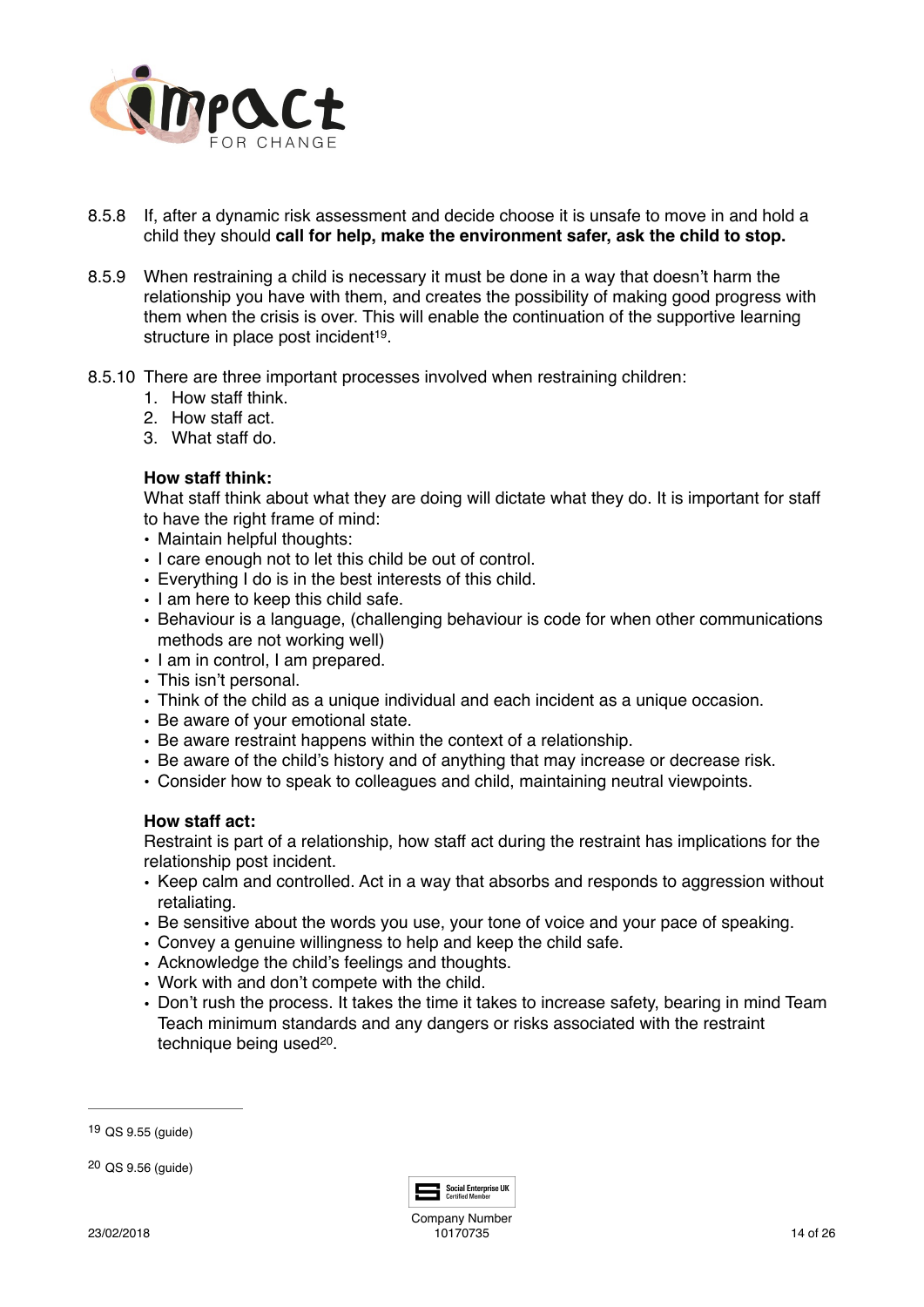

### **What staff do:**

After a dynamic risk assessment dictates that there is a need to restrain a child, several things become particularly important:

- Check you environment. This will affect the method of restraint.
- Communicate with colleagues.
- Someone take the lead.
- Risk assesses the competence and capabilities of your colleagues.
- Risk assess the possible reactions of other children and young people. Use the techniques you have been trained in.
- Use techniques you have been trained in.
- Choose the least restrictive way of restraining the child.
- Assign the responsibility of monitoring the child's A,B,C to a competent member of staff.
- All staff aware and vigilant for the signs of position asphyxia.
- Take into account increased risk factors for positional asphyxia.
- Protect the child's head
- Consider changes to personnel.
- Take into account and make reasonable adjustments for a child who has additional needs. I.e. learning disability, physical disability or history of abuse.
- Continually review the need for restraint and the safety of all concerned.
- 8.5.11 Restraint is a high risk intervention and should be used in exceptional circumstances. Children and young people can die from staff limiting their breathing. A child moving does not mean the child is getting enough air to live. Do not be fooled if there is shouting and moving, this has been a factor in restraint related deaths, with the words "I can't breathe" being the child's last. Staff members should be vigilant to the signs, symptoms an

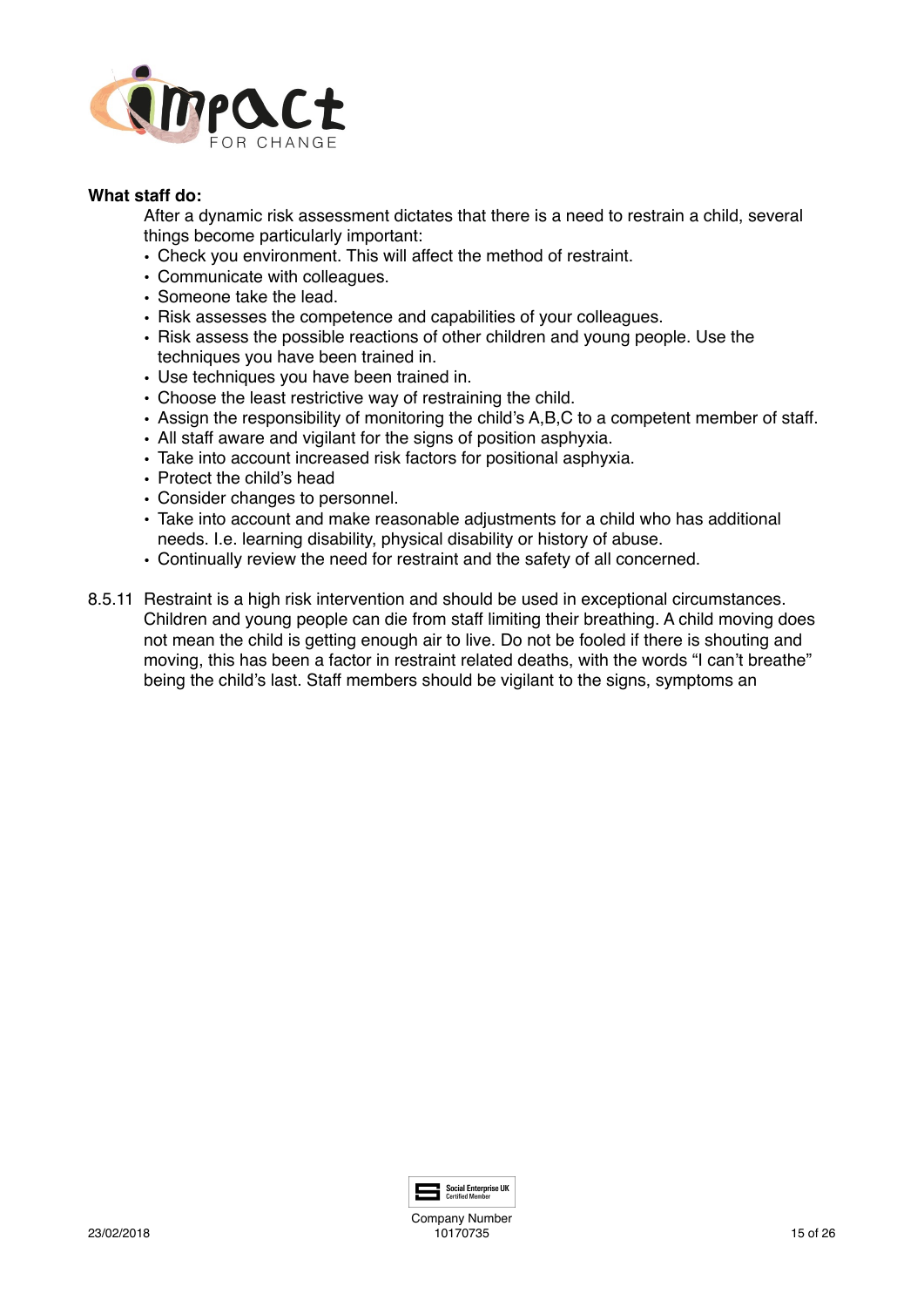

<span id="page-15-1"></span>increased risk factors of positional asphyxia[21](#page-15-0). What ever factors increase the risk for holding a child it is the responsibility of those holding the child to reduce these.

- 8.5.12 **If warning signs occur, staff members must release the hold with immediate effect,** provide appropriate first aid and seek professional medical help regardless if the symptoms dissipate. Impact for Change advocate that if any signs of positional asphyxia are shown, the professional medical help summoned is immediately **999**. **It is therefore important that all staff are aware of the young person's positive handling plan, any medical conditions, location, and address and have access to a charged mobile phone.**
- 8.5.13 **If a child complains that they are unable to breathe, staff members are to release the hold immediately and reengage if necessary or seek medical assistance.**
- 8.5.12 **Whilst some physical injury potential can be reduced, there always remains some risk when two or more people engage and force is used to protect, release or restrain. Team-Teach techniques seek to avoid injury to the young person, but it is possible that bruising or scratching may occur accidentally, and these are not to be seen necessarily as a failure of professional technique, but a regrettable and infrequent side effect of ensuring that the service user remains safe. Any injuries will be documented on the child's body map and the registered manager will monitor and**

A degree of positional asphyxia can result from any restraint position in which there is a restriction of the neck, chest wall, or diaphragm. Those people being restrained in a seated position require particular caution as the angle between the chest wall and the lower limbs is already decreased. Compression of the torso against or towards the thighs restricts the diaphragm further. For an individual being held in a prone restraint body weight restricts the chest wall and abdomen, compromising diaphragm movement.

When an individual is being restrained on their back, in a supine position alcohol and vomiting increases the risk of chocking.

If an individual is being restrained in a standing position hyper flexion increases the risk of positional asphyxia, no Team Teach techniques allows hyper flexion (where the shoulders a forced forward of the hips). In a standing and seated T-Wrap the child's hands are placed onto the hips to allow the normal expansion of the rib cage and abdomen. If it is not possible to hold the young person's hands on their hips the T-Wrap is not a suitable technique. If a young person throws their body forward staff does not follow but allow the young person to return to a comfortable position.

Extreme exertion, obesity, small statue, asthma, bronchitis, blocked nose, pre-existing medical conditions, the influence of drugs and alcohol and head injuries (this is not a finite list) increase the risk of restraining an individual. If any individual has or is suspected of having any of these conditions Impact will consult with medical practitioners for advice and document all relevant information on to the young person's positive handling plan.

#### **WARNING SIGNS:**

During a restraint and in the period following a restraint individuals must be monitored and supported for the following danger signs:

- **STRUGGLING TO BREATHE.**
- COMPLAINING OF BEING UNABLE TO BREATHE
- **EVIDENCE OF VOMITING OR REPORTING OF BEING SICK.**
- SWELLING, REDNESS OR BLOOD SPOTS TO THE FACE OR NECK.
- BLUE TINGE TO THEIR LIPS, NOSE OR SKIN. **BECK TINGS TO THEILTE BIG TOOL OF THE VEINS IN THE NECK.**
- SUBJECT BECOMING LIMP OR UNRESPONSIVE.
- CHANGES IN BEHAVIOUR EITHER ESCALATIVE OR DE-ESCALATIVE.
	- LOSS OR REDUCED LEVELS OF CONSCIOUSNESS.
	- RESPIRATORY OR CARDIAC ARREST.

IF ANY WARNING SIGNS OCCUR THE RESTRAINT IS RELEASED OR MODIFIED TO IMPROVE BREATHING WITH IMMEDIATE AFFECT AND MEDICAL ATTENTION IS SUMMONED, FIRST AID IS PROVIDED IN LINE WITH THE FIRST AID POLICY AND TRAINING.



Company Number 10170735 16 of 26

<span id="page-15-0"></span><sup>21</sup> [P](#page-15-1)ositional Asphyxia:

Positional asphyxia is the term used to describe deaths which have been attributed to a person's body position. Any position that compromises the airway or the expansion of the lungs may impair a subject's ability to breathe and lead to asphyxiation.

This includes pressure to the neck region, restriction of the chest wall and impairment of the diaphragm (which may be caused by the abdomen being compressed in a seated, kneeling or prone position). The fact that a person can complain does not mean they can breathe. A person dying of positional asphyxia may well be able to speak until they collapse.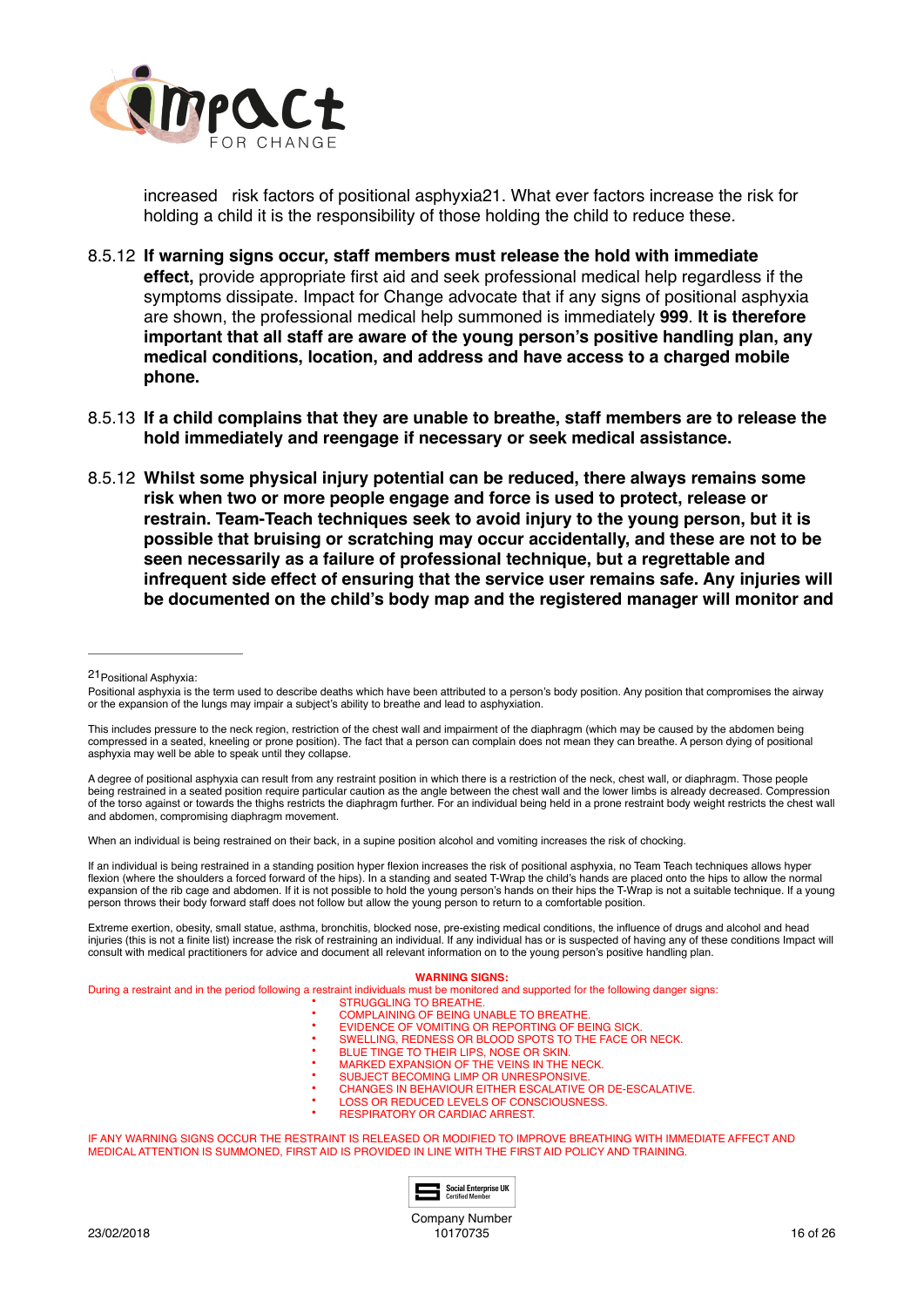

**evaluate the incident. If a child complains they are being hurt, staff response is to ask where and adjust and/or modify the technique to minimise risk further**.

8.5.13 After any incident of physical intervention young people are asked if they received any injuries and are offered appropriate medical support. The medical support offered depends on the injury received.

# **9.0 Letting Go:**

- 9.1 The process of how a restraint or physical intervention is ended and the action taken immediately after will have a large influence on its overall effect. Impact for Change have decided to address this in 2 areas:
	- **1. When to let a child go.**
	- **2. How we regain a positive working environment post incident.**
- 9.2 When to let a child go:

The process which you give back control to the child and let go is important in terms of the effect it has on the child and the relationship with staff involved. Releasing too soon and having to immediately manage violent or high risk behaviour again is obviously something staff wish to avoid (excluding warning signs of positional asphyxia). And holding a child longer than is necessary, is not only poor practice, but in some cases abuse, assault or negligence.

- 9.2.1 This creates a fine line between letting go to soon and holding too long. Staff require skill and knowledge to make this judgement.
- 9.2.2 Preparing to let go:
	- One person should take control and lead the process of letting go.
	- Gain a level of cooperation from the child; this can be very small for example "wiggle your fingers". Tell the child clearly how they can let staff know they are ready to be released.
	- Use a firm, neutral reassuring tone throughout the process. Avoid statements that could provoke the child, accusations and demands. Avoid the words CALM DOWN, as these are antagonistic when in a heightened sense of arousal.
	- Letting go is a process rather than an abrupt event. Assess throughout whether the child is regaining control and safety. A gradual release of limbs is required. For example in FGR
		- Ok, you are doing really well. I am asking "Dave" to let go of your feet. Excellent, right "Sally" and I are going to give you back your arms (move into FGR de-escalation on arms). Excellent, right what we are going to do is all sit up together, excellent, right, "Sally" would you like to get "Dave" a drink while I sit here with him"
	- Keep statements short and simple.
	- Offer reassurance and praise throughout the process.
	- Deliver messages in a child-centred manner.
- 9.2.3 Emergency Letting Go:

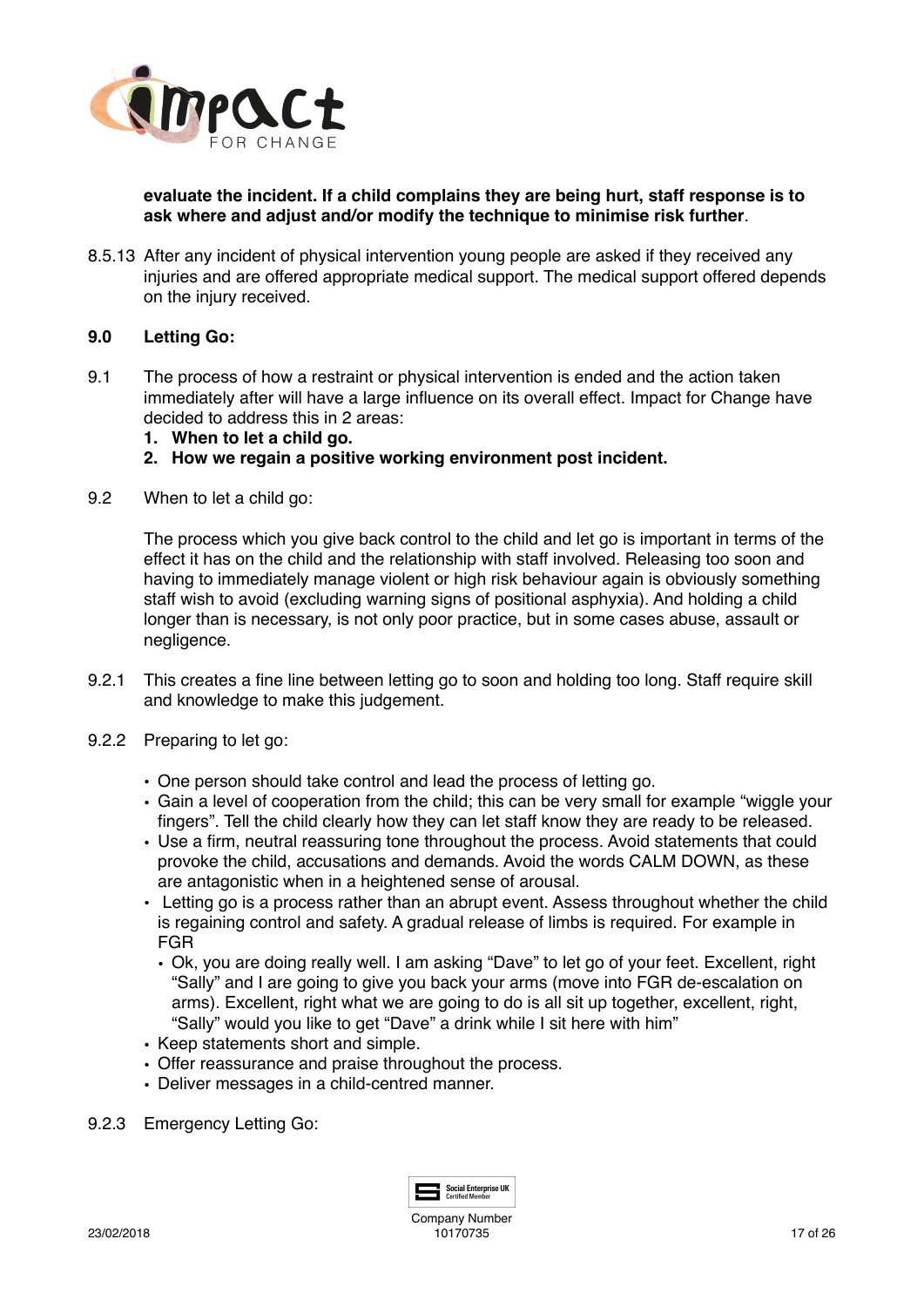

For some children and young people, holding them escalates the behaviours to a level of risk that is too high to keep all those involved. If this is the case, in a calm authoritative tone, staff are to use the script:

### • **Let go NOW.**

Staff are required to:

- Call for help.
- Make the environment safer.
- Ask the child to stop.

### **9.3 Regaining a positive environment:**

- 9.3.1 It is difficult to give specific advice on how to regain a positive environment. It varies on a variety of factors:
	- The location of the incident.
	- The time of the incident.
	- Whether other children and young people were present.
	- Whether there are any subsequent injuries.
	- The numbers and skills of other staff that are available to help.
- 9.3.2 However there are good practice recommendations that form the basis of all practice:
	- See, ask, and check if the child is hurt and/or needs any medical assistance. Seek medical help immediately if any warning signs of positional asphyxia are shown.
	- Continue to care for the emotional needs of the child.
	- Decide whether the child needs to be "insulated" from others for a period of time.
	- Decide on who should be the most suitable person to work with the child.
	- Decide if the child needs some time on their own, this doesn't mean isolation staff need to be proactive in offering support, but understanding if the child wishes to be alone.
	- Support the child on the best way to reintegrate back into the group.
	- Make sure that by your actions and by what you say, the child knows that you still care for them and want to continue to help.
- 9.3.3 Working with other children:
	- Look after the needs of the other children.
	- Get the other children reengaged in activities.
	- Stay attuned to the mood of the group.
- 9.3.4 Working with staff:
	- Recognise that although you have let go, stage 4 is a high risk time. Be aware of continuing risks.
	- Make sure that no staff are hurt, injured or in need of medical attention.
	- Check staff are feeling ok.
	- Avoid power-plays.
	- Consider the impact on the relationship between staff and the child. Give the time, space and contact they require.
	- Return the environmental safety of the place. This should be done subtlety.
	- Follow the reporting procedures in place.

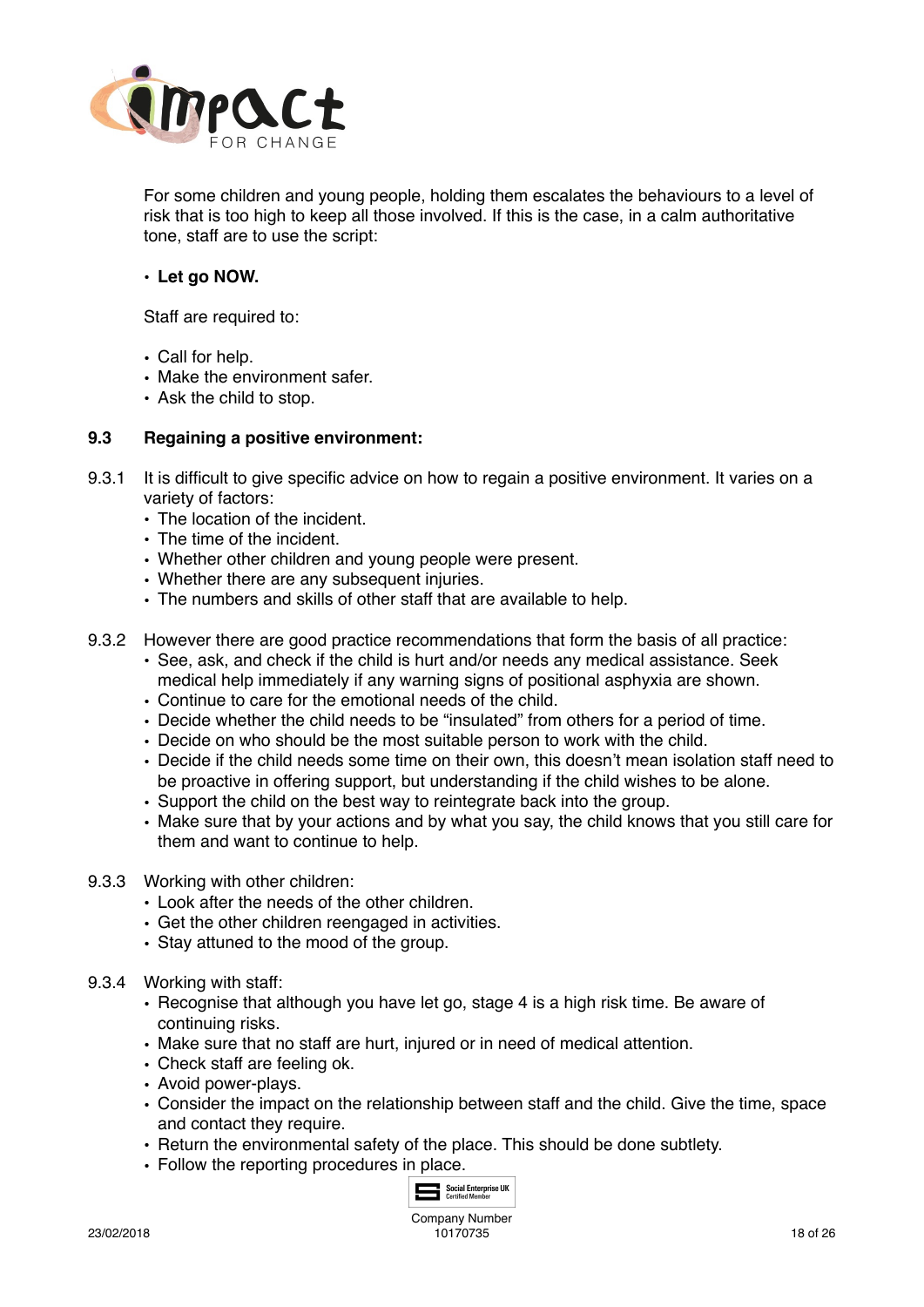

- <span id="page-18-1"></span>• Record the incident. **This process should not be at the expense of regaining a positive working environment.** Staff should not allow the pressures of recording to distract from what is in the child's best interest.
- 9.3.5 Decision Tree<sup>[22](#page-18-0)</sup>:



<span id="page-18-0"></span>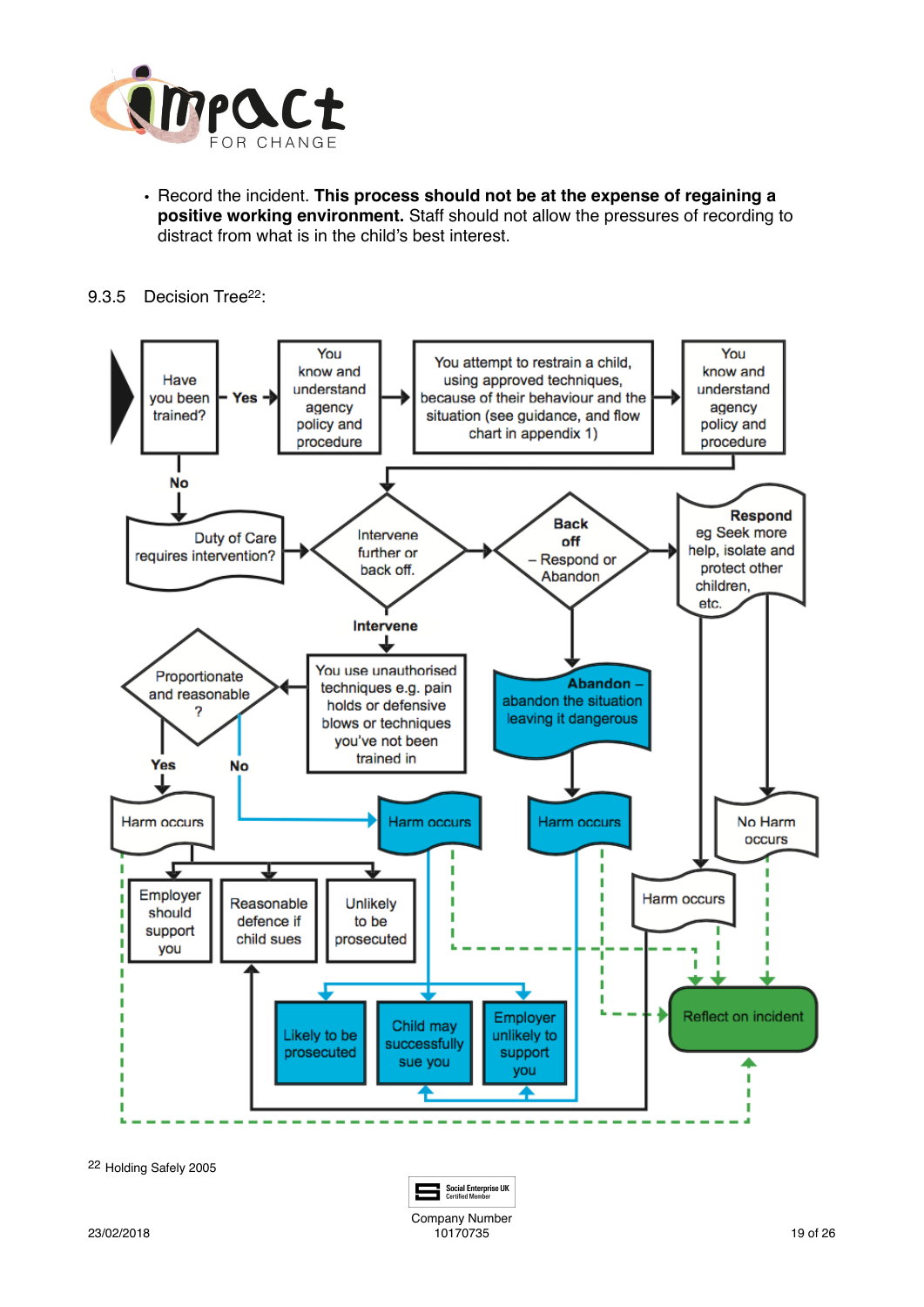

### **10.0 Stage 4 Recovery:**

- 10.1 The recovery stage can be easily confused with stage one anxiety behaviours. The difference is, the child can revert to crisis behaviours very quickly and without the build-up demonstrated in stage 2.
- 10.2 Staff positive handling responses, are to respond, support and insulate the child from potential triggers (internal or external). It may not be appropriate to offer physical reassurance as it can provoke a reversion to crisis.

### **11.0 Stage 5 Depression:**

- 11.1 After an incident the child may become depressed, this isn't a clinical depression, more of a reflection process. The child requires support, monitoring and reassurance.
- 11.2 Positive handling responses are to show concern and care, but do not attempt to fix any residual issues. Respond sensitively to signs the child wishes to communicate.

# **12.0 Stage 6 Listening and Listening:**

- 12.1 Stage 6, is the most important stage for the child and staff members to learn from the incident, and, more importantly to inform and shape future practice to reduce the likelihood of the incident happening again.
- <span id="page-19-2"></span>12.2 Within 48 hours of the use of physical intervention, the registered person, or a person who is authorised by the registered person to do  $\text{so}^{23}$  $\text{so}^{23}$  $\text{so}^{23}$ :
	- Has spoken to the user about the measure.
	- Has signed the record to confirm it is accurate and
	- Within 5 days of the use of the measure has spoken to the child about the measure.
- 12.3 Though the above is required acknowledgement needs to be made to each child requiring space to reflect and learn from the incident. Some children and young people will want to be comforted in the period immediately after the restraint, (some children and young people may prefer comforting during the restraint i.e. children and young people with autism) and as part of that will see the immediate opportunity to discuss the event as helpful. Other children and young people may be angry, resentful and extremely resistant to any discussion. It is the responsibility of staff members to find the right time to talk with the child about how they can be helped to manage similar situations differently.

"The guiding principle must be the needs of the young person, and the timing of the discussion should reflect these needs  $24"$ 

12.4 Staff members must assess the situation and decide, preferably by discussions with the child, how best to go ahead. Staff need to consider the child's emotional state, as well as factors relating to age and developmental ability.

<span id="page-19-1"></span>[24](#page-19-3) Holding Safely 2005

<span id="page-19-3"></span>

<span id="page-19-0"></span>[<sup>23</sup>](#page-19-2) QS 35 3b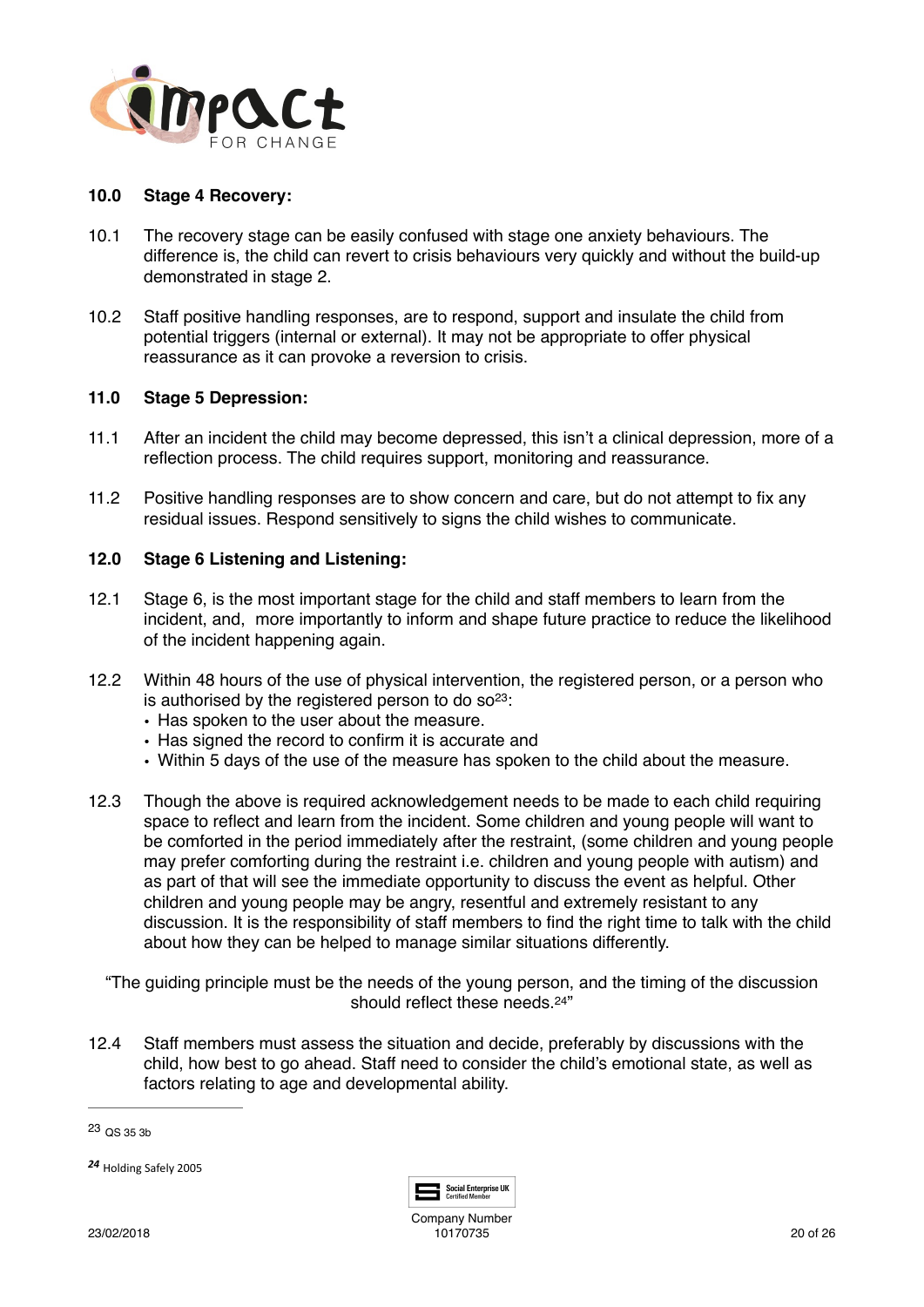

- 12.5 There is often a benefit when the person who took the lead in the restraint takes the lead in the listening and learning. The discussion focusses on the process of restoring the relationship, rather than "he said/she said". However staff must be sensitive to the needs of the child, and if they wish to have the discussion with a preferred member of staff that may be facilitated if appropriate. As with stage 3, special consideration should be made for those children and young people with communication difficulties, staff will use the communications approaches that are detailed in the child's care plan.
- 12.6 The adult conducting stage 6, needs to consider their own emotional state, skills, experience and training to decide if there are any obstacles to promoting the best interests of the child.
- 12.7 Stage 6 is unlikely to be undertaken in isolation, further follow-ups should be re-explored during key worker meetings, and/ or with external agencies like social workers or advocates.
- 12.8 Discussions need to be facilitated in a manner whereby the child is confident that staff members are considering their views and not blaming them. Similarly, staff need to be confident that the child is considering their view point and not blaming them. Staff need to listen to the child's point of views first, just listening to the child speak at length, instead of challenging them about who did what and when, creates a rapport of openness and childcenteredness.
- 12.9 Stage 6 discussions should aim to cover:
	- The child's views on being restrained. "How do you feel about being restrained [insert date]?"
	- The child's views on why the adults restrained them. "Why do you feel staff had to restrain you?"
	- The events leading up to the restraint. "What do you feel led up to the restraint?"
	- The part played by other people in the events leading up to the restraint. "Do you feel you were provoked in anyway?"
	- The behaviour of the child and the staff that led to the restraint.
	- The child's thoughts and feelings and how that affected their behaviour.
	- What the child was attempting to achieve by their behaviour.
	- The process of the child regaining control.
	- Helping the child identify and understand the connection between thoughts, feelings and behaviour.
	- What has been learnt from the process of the restraint and surrounding events? Including a plan for the child and staff about what they will do differently the next time the child has similar difficulties, or experiences similar thoughts and feelings.
	- What support is needed from both the staff and the child to maintain and promote the relationship?
	- Space and support for the child to begin dealing with any difficult memories that the restraint may have brought up.

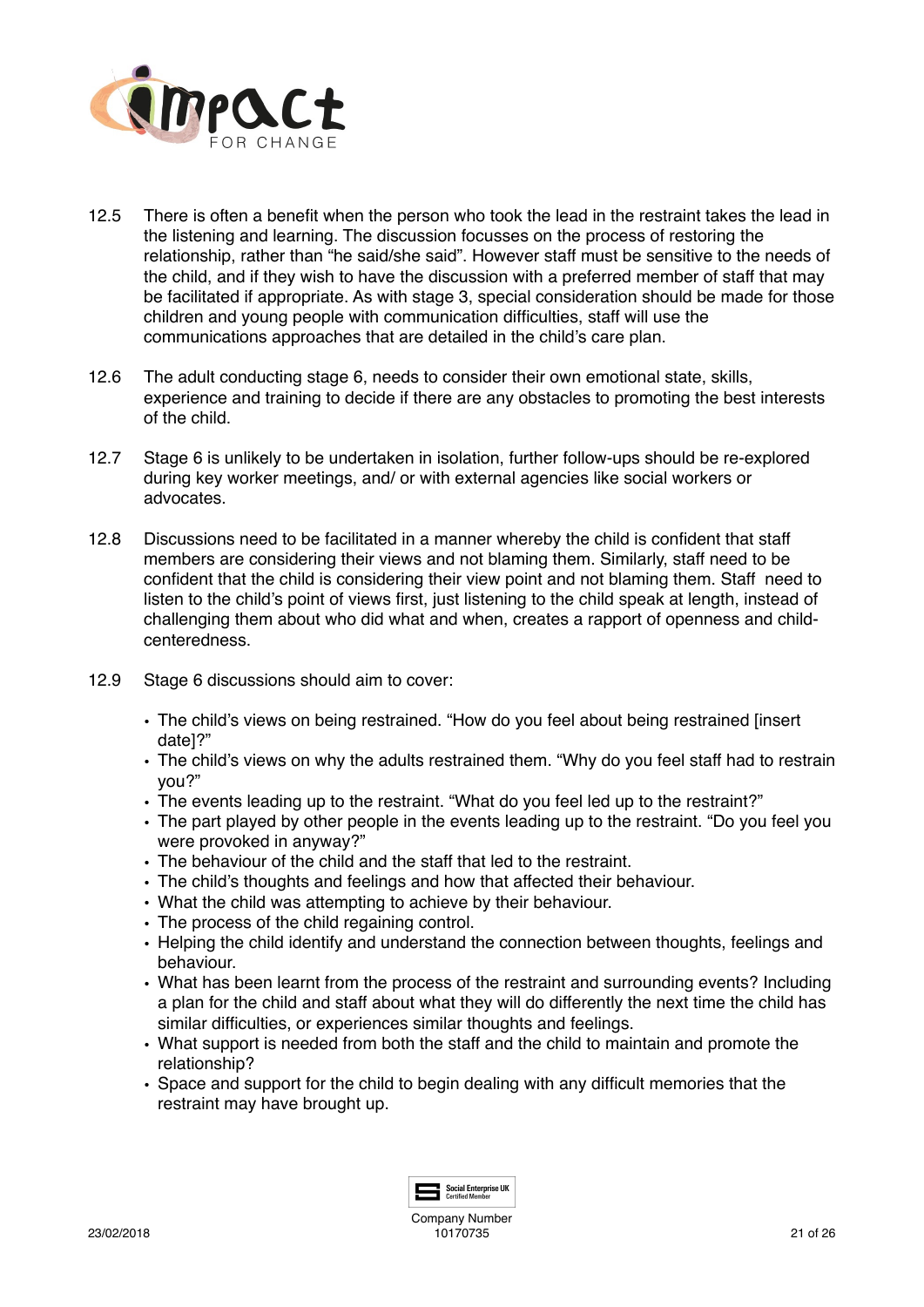

12.10 The period after a restraint is a time when the child and staff can learn how to deal with consequences of poor choices and learn about repairing relationships, it is staff members responsibility to lead this learning.

### **12.11 Stage 6 Listening and Learning for Staff:**

- 12.12 Impact for Change aim that after all incidents, not just those incidents involving restraint, for example absconding, self-harm, verbally abusive attacks. Staff have an opportunity to reflect on what happened.
- 12.13 This discussion should be led by a facilitator that may not necessarily be the manager; it should be ideally someone who wasn't involved in the incident. This will support a nonblame culture and challenge any power play.
- 12.14 This process serves 3 primary functions:
	- 1. The person's involved in the incident have an opportunity to express the difficult emotional pressures created by the need to restrain a child.
	- 2. It enables all those involved in the incident an opportunity to reflect, in detail, on what happened and establish the facts.
	- 3. It gives all involved an opportunity to reflect on what has been learnt and how that will influence future practice and professional development.
- 12.15 These discussions should take place as closely to post incident as possible. Discussions should be centred on the welfare of the child. The discussion should encourage reflection on the following:
	- What has been learnt about the child as a result of the restraint and the events leading up to the incident?
	- What have staff learnt about themselves and their colleagues?
	- What staff think the child's views about the incident are?
	- The view point of the child as to the reasons staff restrained them.
	- What went well, what didn't go so well and what can staff do in the future.
	- Any implications for staffing ratios, training and other organisational issues.
	- Whether and how this discussion should be shared with the child.
- 12.16 As well as listening and learning discussions, further communication should be delivered in staff supervision and team meetings. The discussions had in supervision should mirror the agenda put forward for listening and learning sessions, but focus on the individual staff perspective, emotional wellbeing, training and development needs.

### **13.0 When things go wrong:**

- 13.1 In an extreme situation, it may be decided that the practice was abusive. Abusive practice could be a single serious event that is not managed properly or it could be a working culture, or a series of incidents when added together amount to abuse.
- 13.2 It is important for all staff to remember that the term abuse does not just reflect physical abuse, also, sexual, emotional and neglect are considerations for Impact for Change.

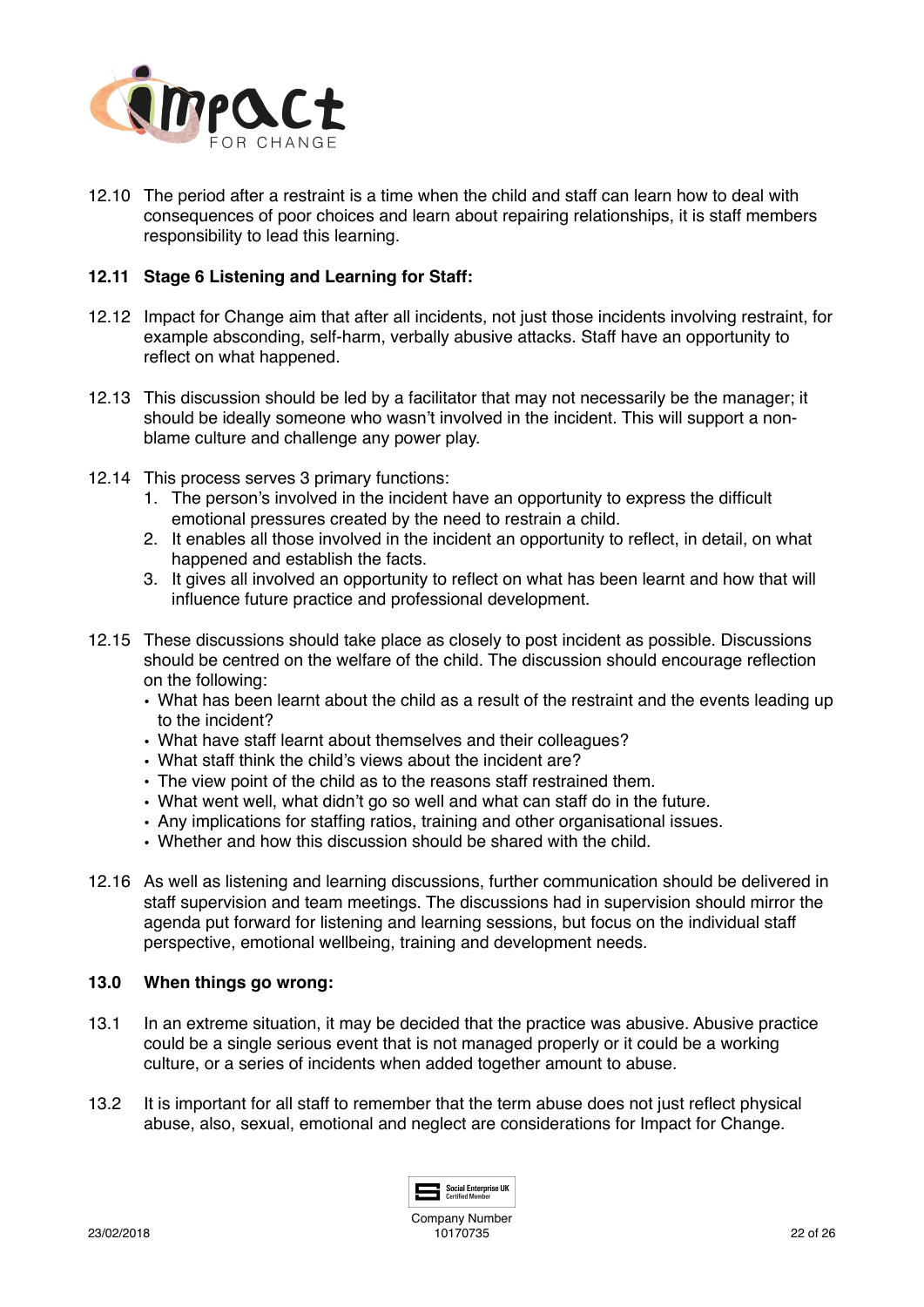

- 13.3 Staff working with vulnerable children and young people and adults rely on each other to do their job well. This is a mutual reliance which exists to a far greater extent in working with high risk children and young people. As a result staff may feel conflicted between supporting their colleague and reporting abusive practices. It is a difficult decision staff members will face.
- 13.4 When faced with a difficult decision, you may wish to discuss it with a member of Impact for Change who is not involved. The most important factors influencing your decision must be:
	- Is this practice in the best interest of the child?
	- Are the child's safety and welfare needs being promoted?
	- Are the child's rights being promoted?

Please refer to Impact for Change Whistle Blowing policy ICP 12.5.

### **14.0 Reporting:**

- 14.1 After physically restraining a child and identified physical interventions as documented in the child's positive handling plan. Appropriate people must be informed:
	- The child's family, where appropriate.
	- The child's social worker.
	- Impact for Change Restraint Designated Lead Clare Leach.
	- Impact for Change Registered Individual and the Registered Manager.
	- Police; in cases where an assault or criminal damage may have occurred, any contact with the police is after discussion with Directors and/or DSL.

Upon discussion with the Registered Manager, in exceptional circumstances it may be necessary to report to:

- The Health and Safety Executive.
- MASH.
- LADO.
- Ofsted.

# **15.0 Recording:**

- 15.1 Recording incidents of physical restraint serves a variety of purposes:
	- It provides an account of the care and control within Impact for Change.
	- It encourages staff and child reflection on incidents.
	- It supports how staff manage and plan the care provided to the child.
	- It enables Impact for Change Senior Leadership Team to monitor the care within the organisation.
	- It forms evidence in criminal, civil court cases or formal enquiries.
- 15.2 Impact for Change have 3 reporting systems specific, but not exclusive to physical intervention:
	- Positive Handling Plans.
	- Physical Intervention Forms.
	- Bound and Numbered book.

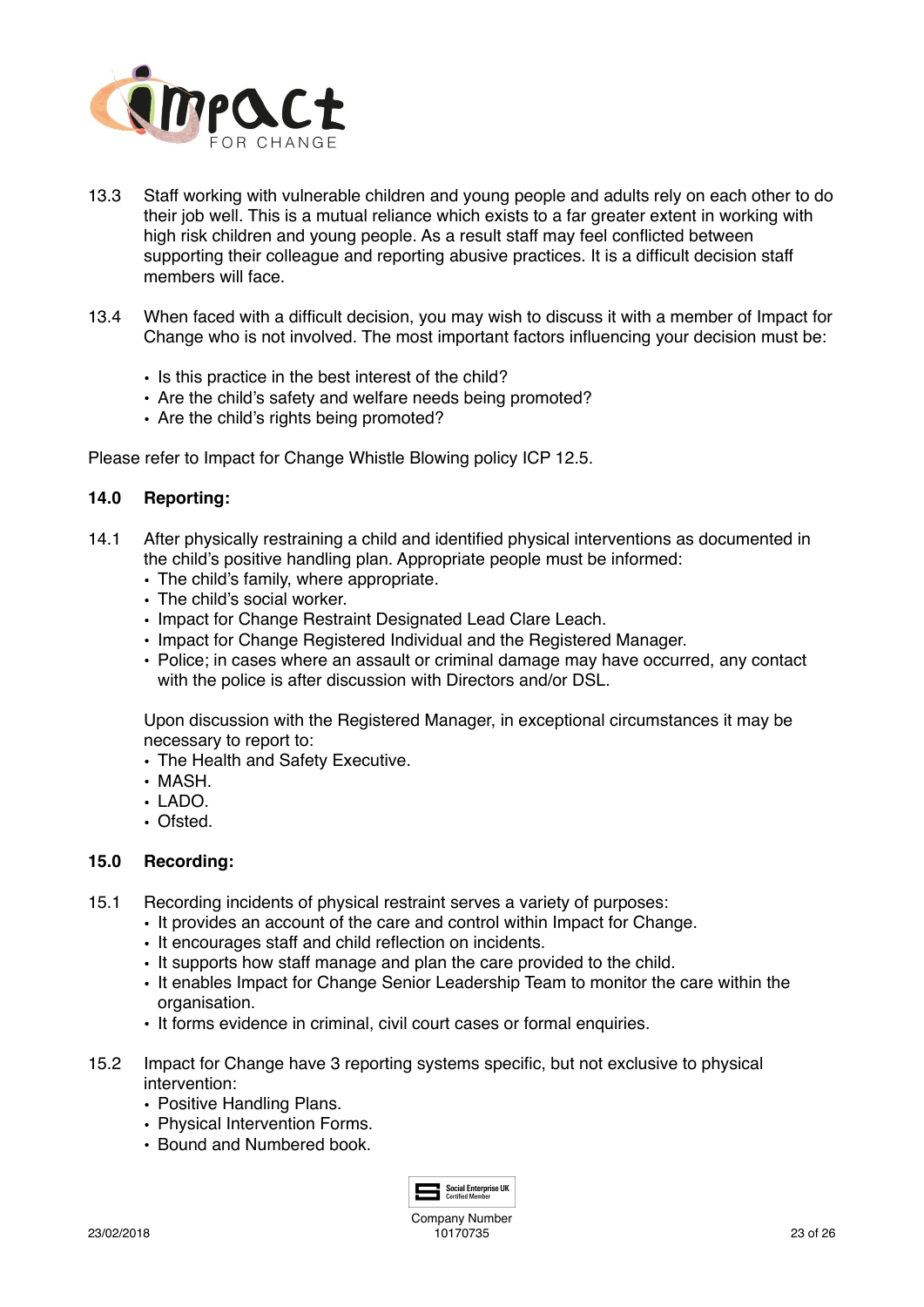

<span id="page-23-1"></span>15.3 Paperwork relating to restraint is kept for 75 years<sup>25</sup>.

### **15.4 Positive Handling Plans:**

- 15.5 The Positive Handling Plans (PHP) are documented risk assessments for a child. PHP's are "living" documents that are updated as and when risk increase or decreases. The PHP outlines the risk involved planned and agreed risk and restraint reduction (stage 1, stage2 and 3) strategies.
- 15.6 Risk assessment information should provide guidance to ensure that, where risk is present, all staff and others who are responsible for managing risk have the knowledge, skills and understanding to reduce risk within the organisations.
- 15.7 Impact for Change promote, that the Registered Manager involves all professionals responsible for the care provision of the child in its creation.

### **"PHP's are documented evidence of a truly child-centred approach. They are not generic paperwork exercises."**

- 15.8 Everyone with a legitimate interest should be made aware of the PHP.
- 15.9 PHP's are an intrinsic part of the cyclic child-centred care provided by Impact for Change. Placement plans and care plans feed into them as do reflection from incident forms, physical intervention forms and key worker sessions.
- 15.10 Aspects that should be included on a PHP:
	- The nature of risk.
	- Trigger situations.
	- What the behaviour looks and sounds like at the different stages.
	- Preferred risk and restraint reduction strategies.
	- Praise points.
	- Bridge builders:
	- What the child really likes, when a child is anxious or escalating it is a good distraction tool for staff to use,
	- Medical and emotional conditions to consider if restraint becomes necessary.
	- Preferred physical interventions.
	- Post Incident support structure.
	- Recording and reporting required.
	- Agreeing parties.
	- Our understanding of the behaviour.
	- Environmental changes.
	- How progress will be rewarded.
- 15.11 The PHP's should be continually updated, concise and as factual as possible and available to anybody who needs to reduce risk presented to themselves and others.



Company Number 10170735 24 of 26

<span id="page-23-0"></span> $25$  QS 36 2b and SCH 3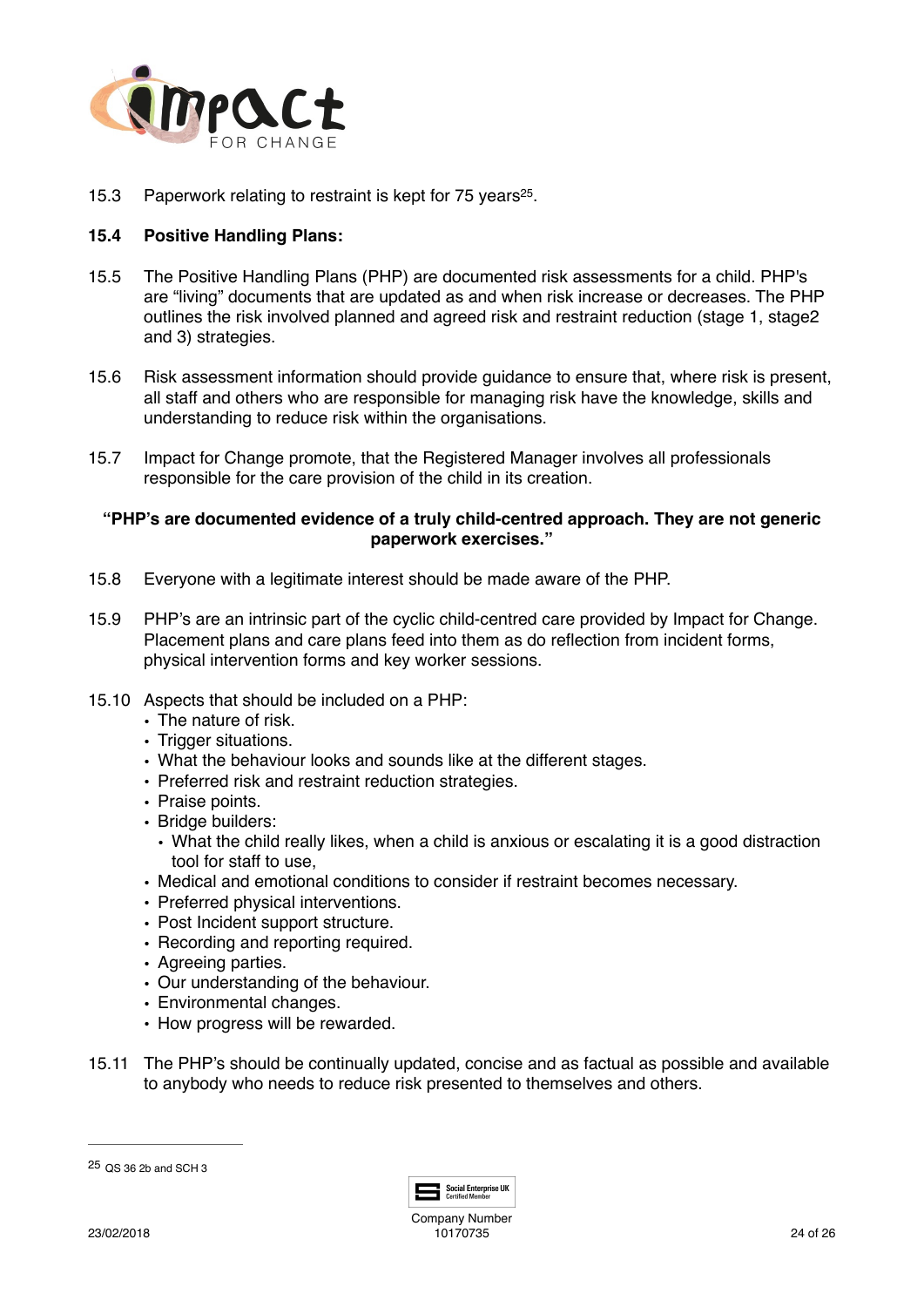

### **15.12 Physical Intervention Forms:**

- 15.13 Physical intervention forms (PIF) record incidents where physical interventions are used. Not all physical interventions will be recorded in PIF's, for example a child who requires regular "caring c guide" as sometimes their feet become "stuck" or for a child a "mischievous" child who attempts to get into the office and requires single person turning, may not require PIF's, but it will be documented in the child's PHP that this technique is used on a regular basis and it will be documented in the child's daily record.
- 15.14 Similarly, it may be that a child placed at Impact for Change has never needed any physical support, but on one day a caring c guide is required, even though this is a low level physical intervention it identifies a change in the child's behaviour that requires investigation and monitoring.
- 15.15 All break away techniques, 2 person guides, seated holds, t-wrap, and advanced modules require a PIF to be completed.
- <span id="page-24-1"></span>15.16Staff have 24 working hrs<sup>26</sup> to complete a PIF and they should be completed after the staff member has recovered. Areas that should be covered in a PIF are:
	- Staff involved directly or indirectly in the incident.
	- Details of any other professional, children and young people, visitors witness to the incident.
	- Details of the events leading up to the incident.
	- Details of the child's behaviour prior to the incident.
	- Details of staff responses before the incident.
	- A statement about how the physical intervention was:
		- In the best interest of the child
		- Reasonable.
		- Proportionate.
		- Necessary.
	- Details of which technique was used its duration and sequence.
	- Details of how the incident concluded.
	- Details of who the incident has been reported too.
	- Details of support offered to the child after incident. Including the requirements under Team Teach minimum standards.
	- Any injuries to child and/or staff.
	- Listening and learning with the child post incident.
	- How events fit into the child's PHP and changes in risk assessment.
	- Registered Managers monitoring.
	- Signatures.
- 15.17 Impact for Change promote a clear and accurate recording system. Staff must ensure their records are factual, concise and clear.

<span id="page-24-0"></span>QS 35 3a [26](#page-24-1)